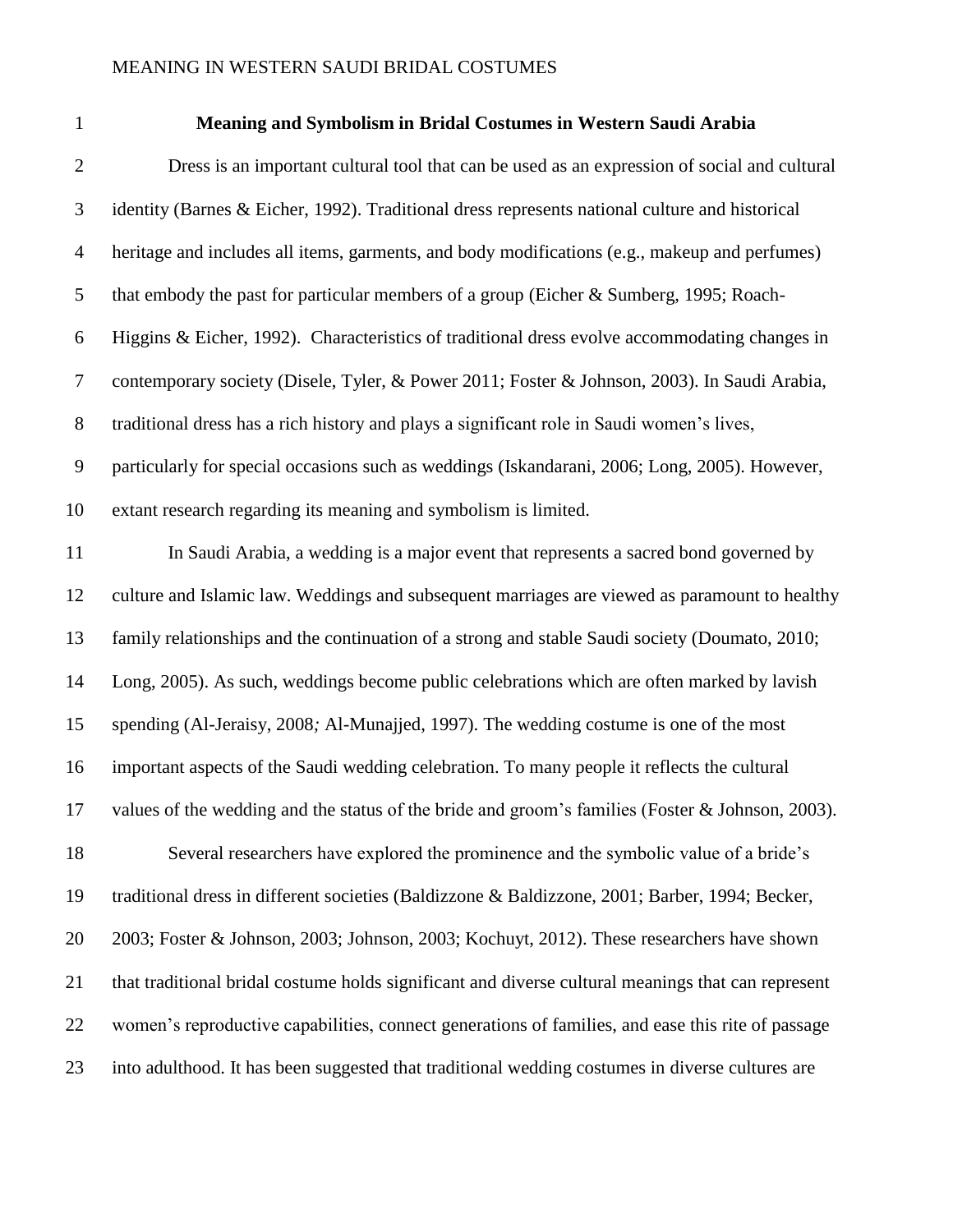more than objects because of their powerful symbolic value and fundamental role within the wedding ceremony (Baldizzone & Baldizzone, 2001). In addition, traditional bridal costumes may give brides a sense of national identity, especially when they live outside of their native country (Kochuyt, 2012). Roach-Higgins and Eicher (1992) proposed the term costume for use in discussions of dress for ceremonies and rituals, thus, we will use the phrase traditional wedding costumes.

 The western region of Saudi Arabia, the Hijaz, has its own unique styles and forms of traditional bridal costumes (Iskandarani, 2006; Yamani, 2004), which are still popular and widely used today (Tawfiq & Ogle, 2013). However, researchers have yet to explore the symbolic meaning of traditional Hijazi bridal costumes. Within Arabic scholarly literature, Iskandarani (2006) analyzed the physical appearance of the design lines, fabric, color, textiles, and patterns used for decorations for traditional bridal costumes in Medina, but did not analyze the bridal costumes for meaning. Little is published about the meaning of these traditional Hijazi bridal costumes and their place in today's marriage rituals. Perhaps this is because they are handmade by a few families who live in the region who own and rent them, and are not mass produced or available for purchase in stores. Rentals are usually very expensive, ranging from \$300 to \$800 per night depending on the condition and the materials used for the decoration. Thus, the purpose of this study was to investigate the history, significance, and meaning of Hijazi bridal costumes from the perspective of women who have experienced wearing them. Further, we explored their continued use in rites of passage from both historical and contemporary perspectives. The other primary objective was to explore the motivations that influence Saudi women's decisions to wear traditional dress during the wedding ceremony. The researchers propose that exploring the meaning of Hijazi bridal costumes from the perspective of women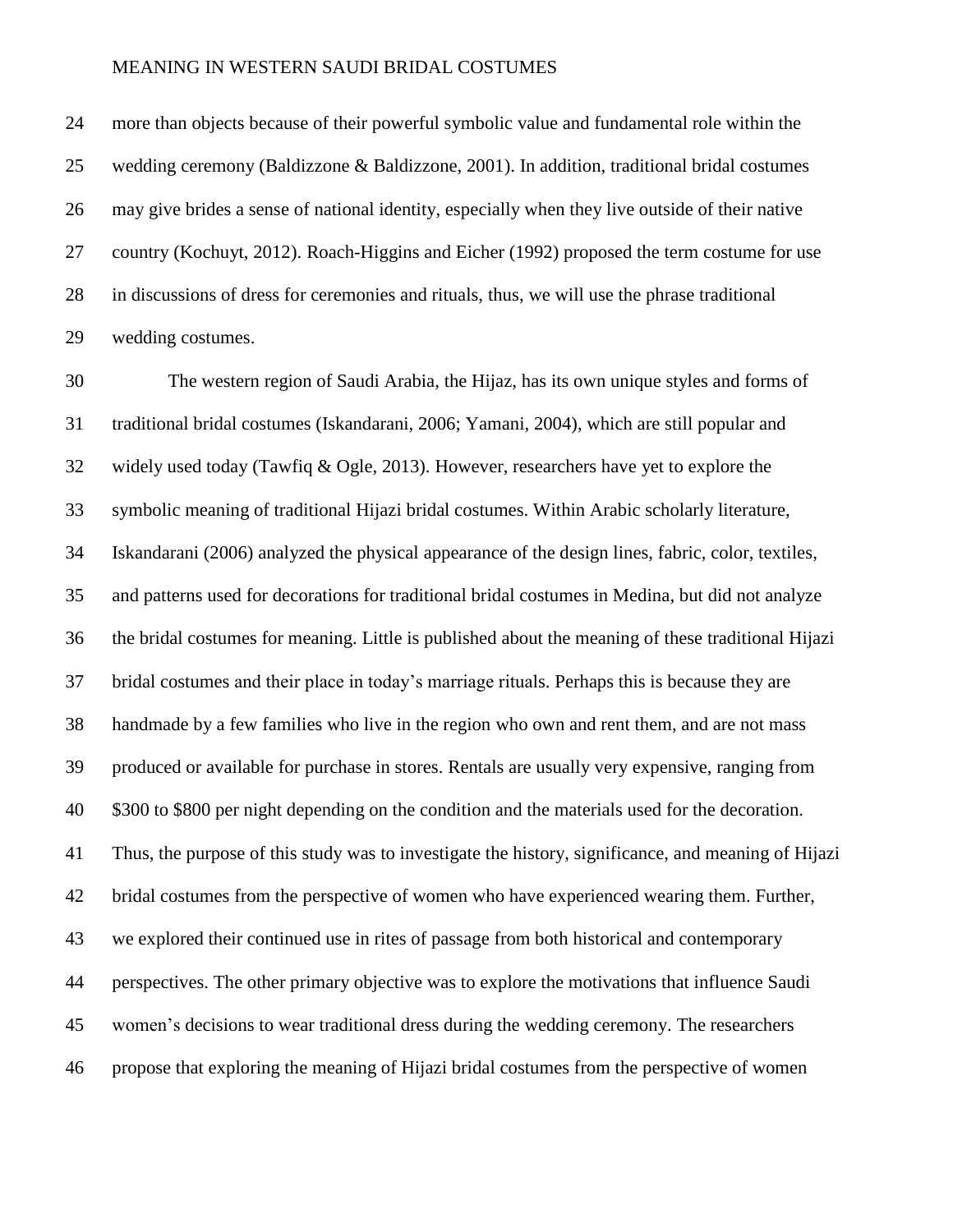who have experienced wearing them will contribute to the literature about women's rites of passage from a global perspective, in particular, the intergenerational meaning of traditional bridal costumes.

#### **Literature Review**

**Saudi Arabian Wedding Rituals**

 The Saudi Arabian region has been under Islamic rule since the birth of Islam in the seventh century (Long, 2005). After the establishment of Saudi Arabia as a country in 1932, Saudi law has continued following the rule of Islam in every aspect of life; this includes marriage, weddings, and dress (Long, 2005). Islam requires men to pay a dowry (a set amount of money as a gift for his bride). Moreover, Saudi culture requires approval from both the bride's and groom's families before marriage (Al-Munajjed, 1997; Bin Manie, 1985). Family is a very important structural unit in Saudi society and familial relationships are strong (Long, 2005). This closeness makes family events such as weddings major occasions, for which Saudi women pay a great deal of attention to dress (Al-Munajjed, 1997). The bridal dress in the wedding celebration represents the bride and her entire family (Tawfiq & Ogle, 2013).

 Traditional Saudi weddings include multiple culturally significant rituals celebrated over several discontinuous days (Qusay, 2010). These begin with the introduction of the bride and groom in arranged marriages. After an agreement between the two joining families, the engagement party is held, during which the groom presents the dowry, engagement ring, and bridal jewelry on an ornately decorated silver cart (Iskandarani, 2006; Qusay, 2010). As the wedding day approaches, other celebrations and events take place. In Hijazi culture, the *Ghomrah* party, a bridal shower, is held a few days before the wedding, during which the bride wears a traditional bridal costume and henna designs are drawn on her hands and feet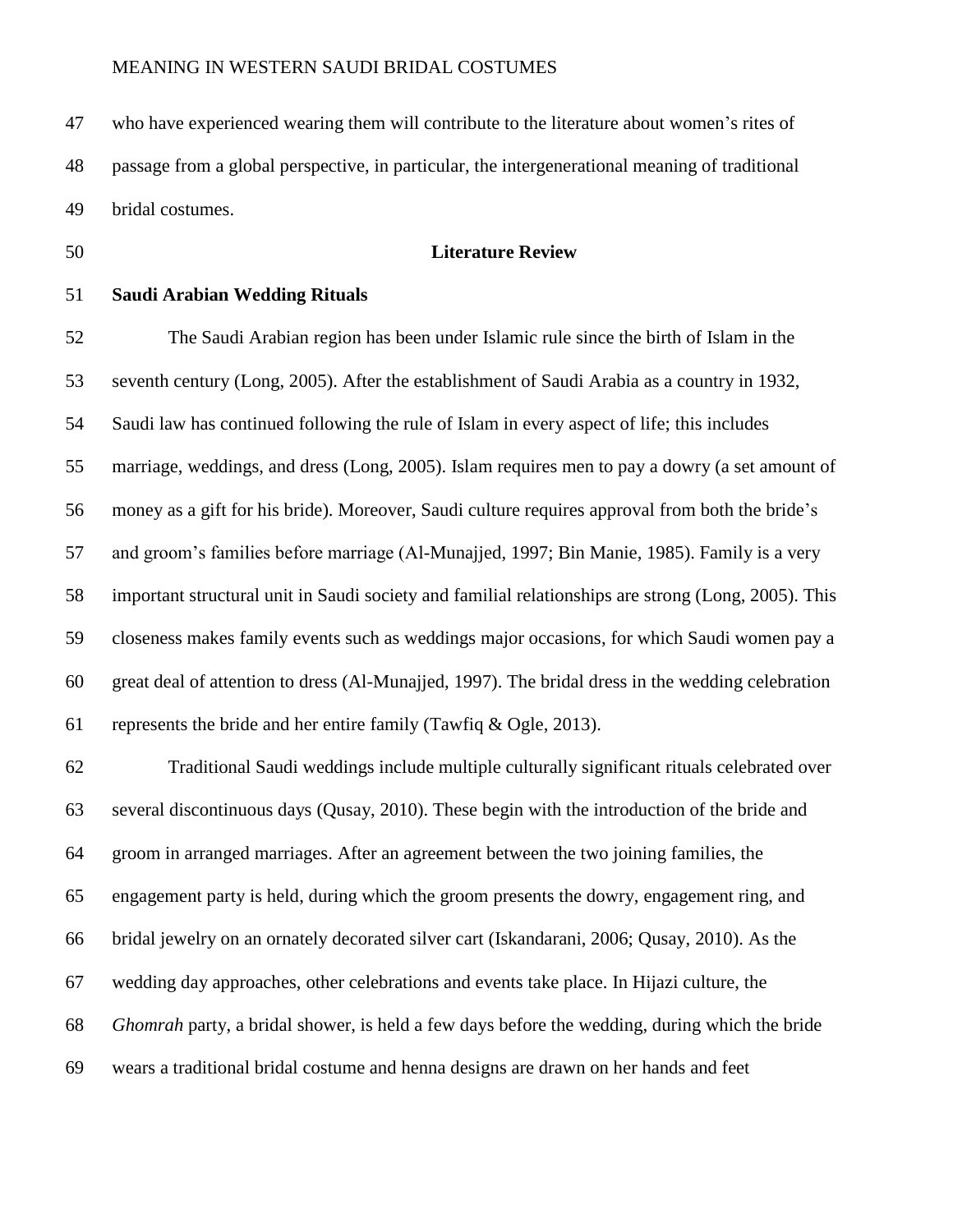(Iskandarani, 2006). For the wedding ceremony itself, the bride, if not garbed in traditional Saudi costume, dons a white, Western-style wedding gown (Iskandarani, 2006). The wedding ceremony, however, is not the conclusion of the wedding-related celebration. Many Hijazi families hold additional post-wedding parties to congratulate the new couple (Iskandarani, 2006). There have been many  $20<sup>th</sup>$  and  $21<sup>st</sup>$  century changes in Saudi Arabia that have influenced modern Saudi weddings. Since the discovery of oil in 1938, foreign workers and their families, customs, and traditions have led to economic growth, modernization and increased Western influence in the country (Al-Munajjed, 1997; Long, 2005). Western influence in particular could be seen to be connected to the increase in female educational opportunities and representation in the workforce (Al-Munajjed, 1997; Pharaon, 2004). Perhaps this explains the change from the average age of first marriages for Saudi Arabian women at 15 years old in 1935 (Bin Manie, 1985) to an average age of 24 years old in 2007 (Qaundl, 2007). These changes might also explain the adoption of Western dress for work and casual wear and the use of Western style wedding dresses for the official wedding ceremony (Tawfiq & Ogle, 2013). However, traditional dress is still preferred by many Saudi women for special occasions (Tawfiq & Ogle, 2013).

#### **Historical Context of Traditional Hijazi Wedding Dress in Saudi Arabia**

 Even though Saudi Arabia is a relatively young country in terms of its current national borders, it has a rich history of clothing and textiles (Long, 2005; Yamani, 2004). For example, each region in the country used to have its own style of clothing and textiles that were hand made through weaving, dyeing, embroidery, and sewing. These different styles expressed individual group belonging and geographical and historical location (Long, 2005; Yamani, 2004). The area known as Hijaz contains the two holiest Islamic cities, Mecca and Medina, and has attracted many pilgrims and visitors since the birth of Islam in 610 AD (Long, 2005). As such, the roots of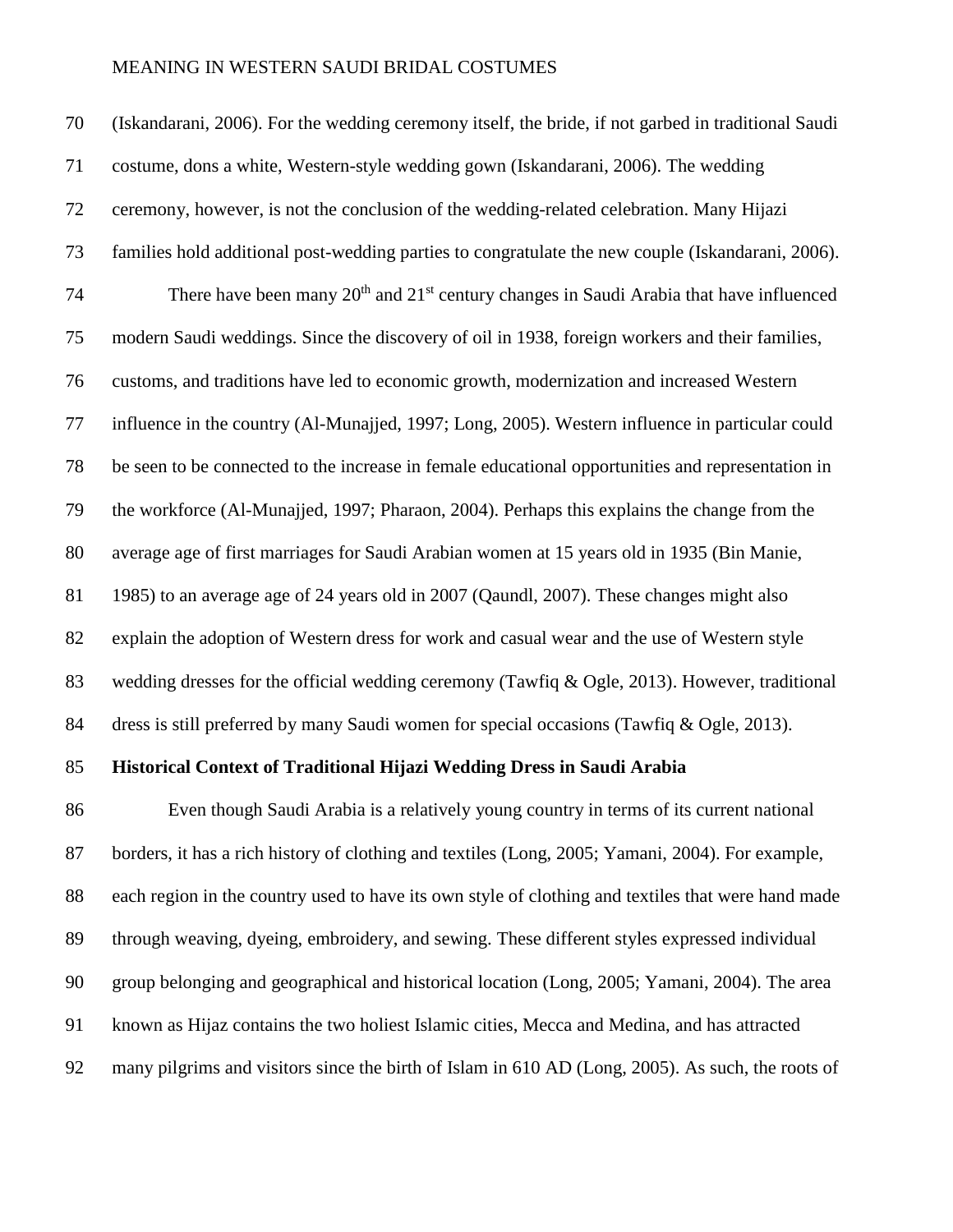historical dress in the Hijaz have been influenced by the many cultural backgrounds of pilgrims and visitors over hundreds of years. Furthermore, the Turkish Ottoman Empire, which ruled the Hijaz region for over four centuries has exerted an ongoing influence on the styles and customs of the Hijazi (Iskandarani, 2006; Yamani, 2004). Whereas traditional dress in other geographic areas of Saudi Arabia has undergone rapid changes or become nearly obsolete since the introduction of Western influence in the 1930s (Long, 2005; Pompea, 2002; Yamani, 2004), traditional Hijazi bridal costumes have survived the increasing dominance of Western styles (Iskandarani, 2006). This traditional dress helps forge a visual connection to the region's rich cultural heritage within an increasingly modernized Saudi Arabia. In one study, Tawfiq and Ogle (2013) found that Hijazi bridal costumes held a special value and meaning for participants, and were viewed as a central aspect of the *Ghomrah* or bridal shower celebration in which the bride often wears a costume including undergarments, outer garments, and a tiara on her head, all of which are embroidered with gold. In her study of the different stages of the traditional Saudi wedding celebration which spans several days, Iskandarani (2006) described five distinct bridal costumes. Historically, the five costumes worn, *al-mentur, al-medini, al-mahaf, al-zabun,* and *al-muskak,* differed in terms of the number of pieces per dress, color, design, motif, and the detail of the embroidery. Typically, the main pieces included: under-vest, pants, tiara or head cover, face cover, and an ankle-length robe with very long, wide sleeves. In addition to these pieces, *al-medini* includes pearls, hair accessories, and a pillow-like bib wrapped around the neck stuffed with cotton and heavily decorated with diamonds, gold, pearls, and flowers which are sewn onto it the day it is worn (see Figure 1). Iskandarani (2006) also described a custom in which, for the first wedding

she attends among relatives after her own, a newly married woman would wear one of the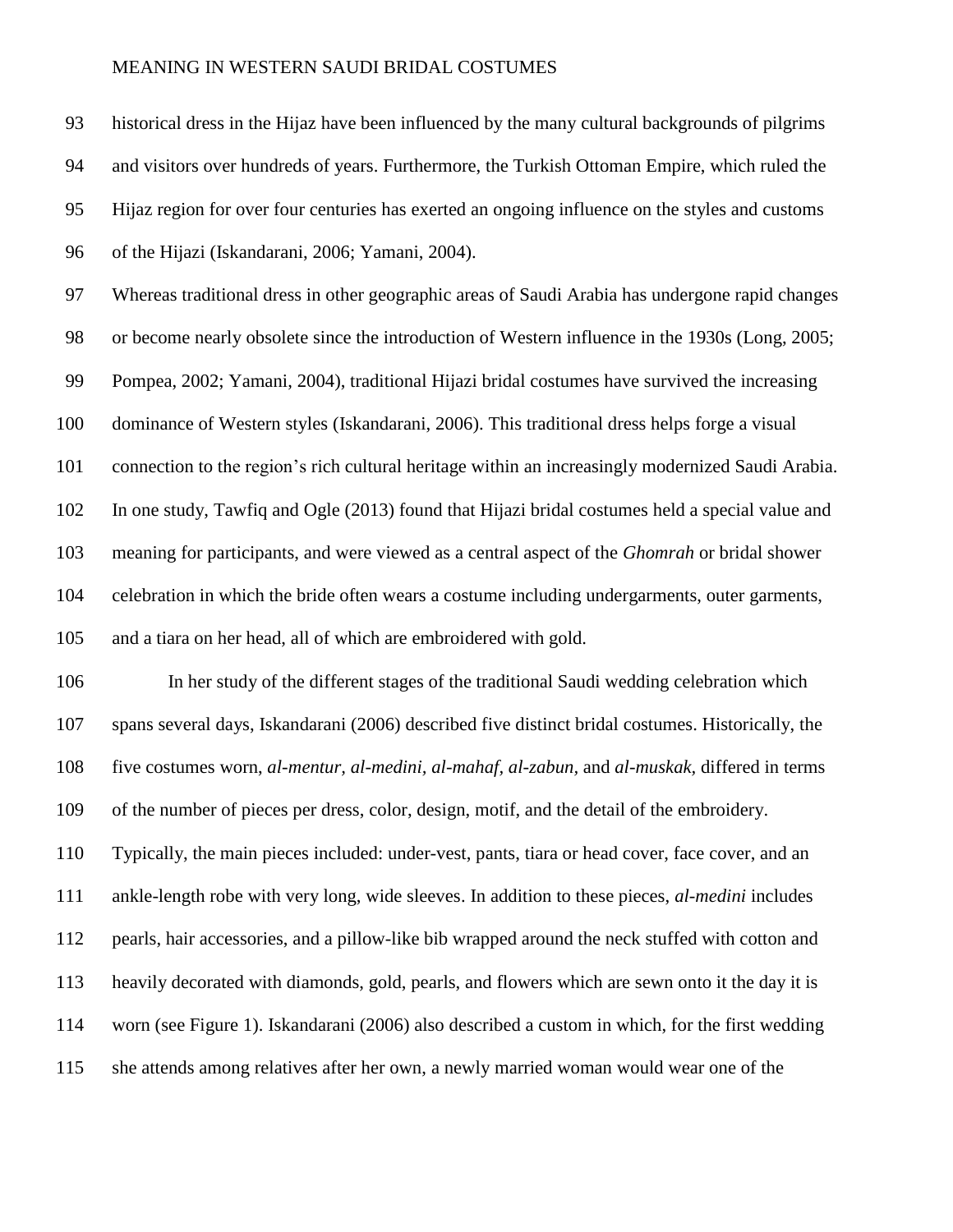| 116 | traditional bridal costumes. It is to be noted that wedding celebrations are gender segregated and  |
|-----|-----------------------------------------------------------------------------------------------------|
| 117 | conducted within the private sphere which includes women's interactions with women and their        |
| 118 | male next of kin, thus, the hijab is not religiously required (Tawfiq & Ogle, 2013).                |
| 119 | "Place Figure 1 about here."                                                                        |
| 120 | <b>Theoretical Framework</b>                                                                        |
| 121 | Symbolic interactionism was the theoretical starting point of this study because                    |
| 122 | traditional wedding attire often has great symbolism, which is negotiated through social            |
| 123 | interactions (Eicher & Ling, 2005). Symbolic interaction is defined as the interpretation of the    |
| 124 | meanings people apply to the world around them and share through social interaction (Blumer,        |
| 125 | 1969). Dress is one medium to which people assign meaning; therefore, it is an instrument for an    |
| 126 | individual's expression of identity, and to position and develop the self he or she desires to      |
| 127 | present to the world (Goffman, 1959; Stone, 1962). According to these shared meanings,              |
| 128 | individuals manipulate their appearance to convey their desired identities in social contexts       |
| 129 | (Goffman, 1959). In turn, others act towards people based on these meanings, sometimes giving       |
| 130 | feedback about appearance that may influence the wearer's future decisions about his or her         |
| 131 | appearance (Stone, 1962). To do this, individuals take on the role of "other" in order to construct |
| 132 | themselves by imagining how others see and evaluate them using the "looking-glass self"             |
| 133 | (Cooley, 1902). Based on the "looking-glass self," individuals make decisions about how they        |
| 134 | should dress for different social contexts (Cooley, 1902; Stone, 1962).                             |
| 135 | Within the theory of symbolic interaction, Solomon (1983) and Belk (1988) explained                 |
| 136 | that behavior can be guided by the symbolic role of products, thus creating social context.         |
| 137 | Solomon (1983) claimed that an object's symbolic meanings help individuals transition into new      |
| 138 | roles by accelerating the transition and reducing their uncertainty. Eicher and Ling (2005)         |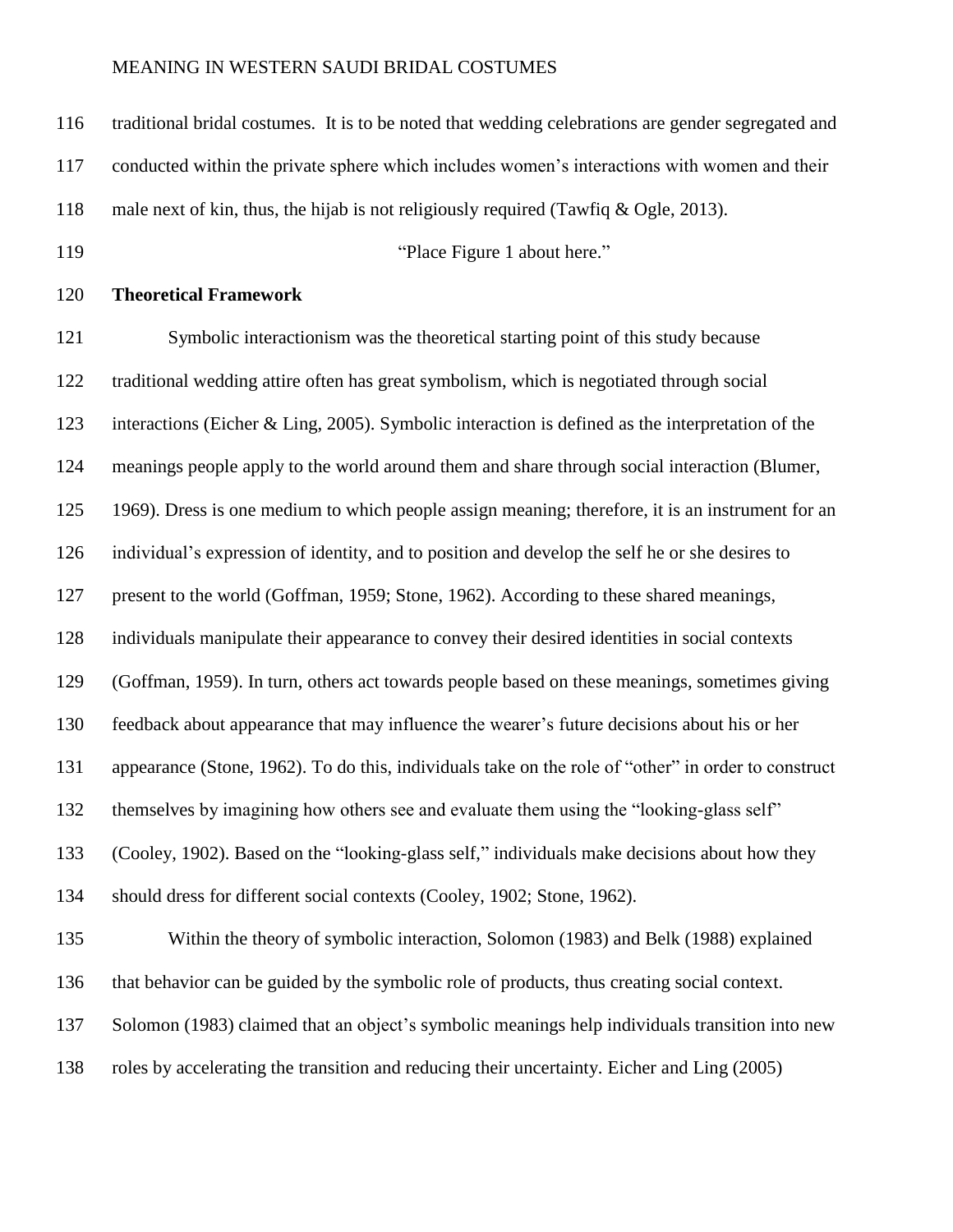| 139 | suggested that during wedding rites, dress is used as a symbol for a bride's transfer from one      |
|-----|-----------------------------------------------------------------------------------------------------|
| 140 | social identity (unmarried woman) to a new one (wife). Belk's (1988) concept of "extended self"     |
| 141 | can provide insight into the ways in which objects and possessions can become sources of            |
| 142 | personal identity. According to Belk (1988), the past can be felt through the nostalgia and the     |
| 143 | memories attached to possessions; items such as family heirlooms and the traditions they            |
| 144 | represent become a part of people's presentation of their identities. Traditional costumes passed   |
| 145 | down from generation to generation can enter into a bride's concept of her extended self. These     |
| 146 | costumes become part of the ritual of marriage and help brides transition through this important    |
| 147 | life passage (Eicher & Ling, 2005).                                                                 |
| 148 | The authors' purpose was to explore the history, significance, and meaning of traditional           |
| 149 | Hijazi bridal costumes and answer the following questions: What factors contributed to the          |
| 150 | decision to wear bridal costumes for marriage celebrations? What were participants' construction    |
| 151 | of the cultural meaning of the traditional costume? Do individuals of different generations hold    |
| 152 | distinct perceptions of the Hijazi bridal costumes? How do interactions between the generations     |
| 153 | help shape the continuation of these bridal costumes in Hijazi culture?                             |
| 154 | <b>Method</b>                                                                                       |
| 155 | After receiving Institutional Review Board approval (ID 15-079), a qualitative approach was         |
| 156 | used and data were collected via in-depth interviews (Esterberg, 2002) from 22 married Saudi        |
| 157 | women. A purposive, snowball sampling strategy was used to recruit research participants and        |
| 158 | ensure collection of relevant data (Esterberg, 2002). An initial list of potential participants was |
| 159 | obtained from a key Saudi informant. After each interview, the primary researcher asked each        |
| 160 | participant to suggest other participants among their family and acquaintances. Each of the         |
| 161 | participants had worn at least one of the traditional bridal costumes (Table 1).                    |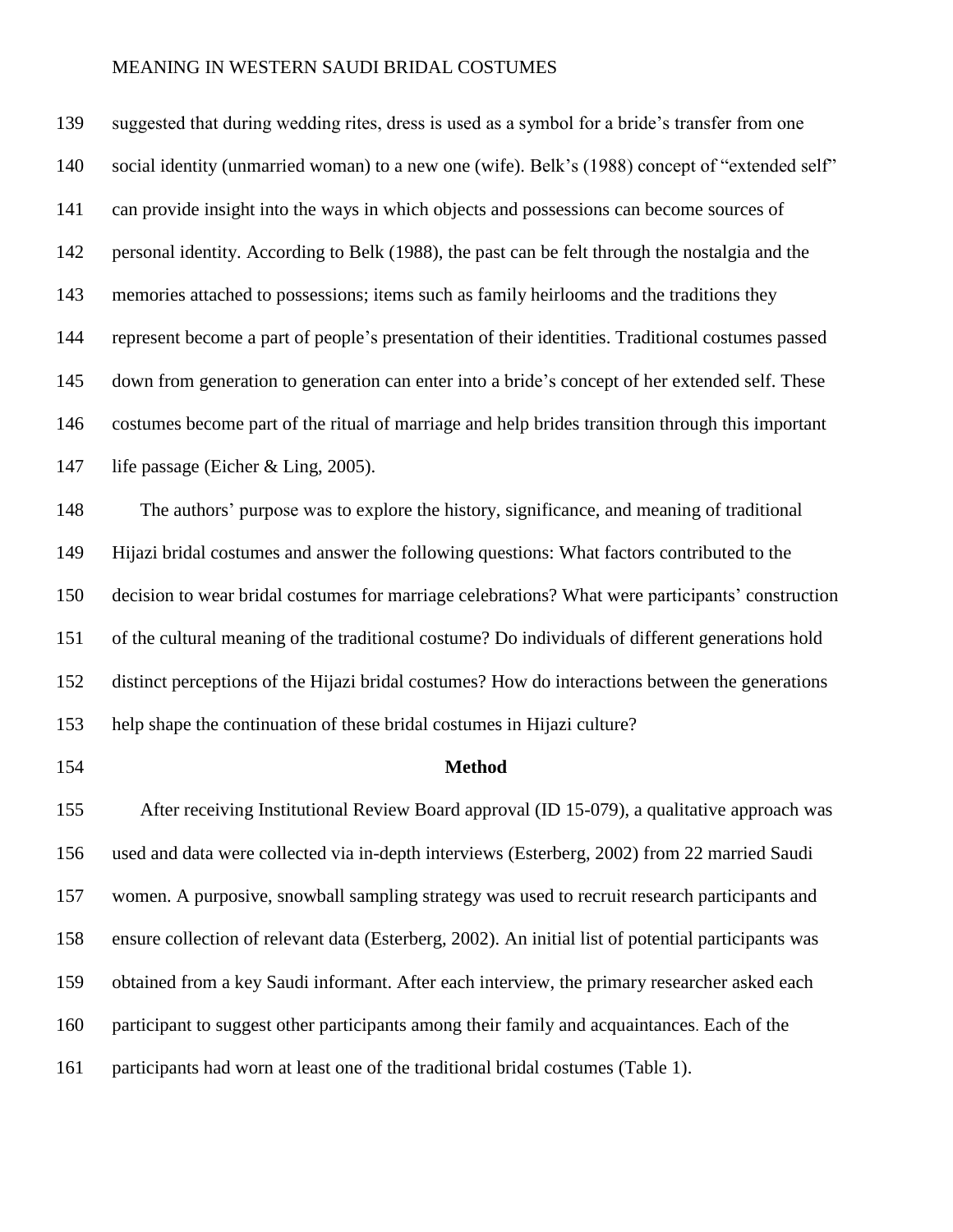#### "Place Table 1 about here."

 The participants were invited to bring photos of themselves wearing their bridal costumes to guide the interview discussion and in order for the researchers to corroborate the interview data. After gaining permission for reproduction from the owners of the pictures, some were scanned by the primary researcher with faces obscured to protect the participants' anonymity. Interviews were conducted face-to-face in Saudi Arabia in the homes of the interviewees. Interview questions focused on (a) the physical appearance of the costumes and the process of donning them, (b) the occasion(s) for which the costumes were worn, (c) how participants made decisions about which bridal costumes to wear, and (d) how participants viewed wearing traditional bridal costumes within weddings today. Interviews lasted between 34 and 115 minutes. All interviews were conducted in Arabic, translated into English, and reviewed by three readers fluent in Arabic and English. Extra attention was given to the cultural nuances of these personal conversations in order to make the translations as precise as possible. **Analysis** The interview transcripts were coded by breaking down into meaningful fragments words, phrases, and ideas considered relevant to the study. Each fragment was assigned to a code or category (Esterberg, 2002). Next, to display the data, a coding guide was developed to summarize these categories and the interviews were reread, searching for statements that might fit into any of the categories (Esterberg, 2002; Miles & Huberman, 1994). During the final stage of analysis, the researchers looked for patterns, explanations, contradictions, and confirmations to develop conclusions for the study (Esterberg, 2002; Miles & Huberman, 1994). To establish trustworthiness and dependability of the data collection and analysis, the primary researcher used reflexivity, writing memos throughout the data collection and analysis processes to acknowledge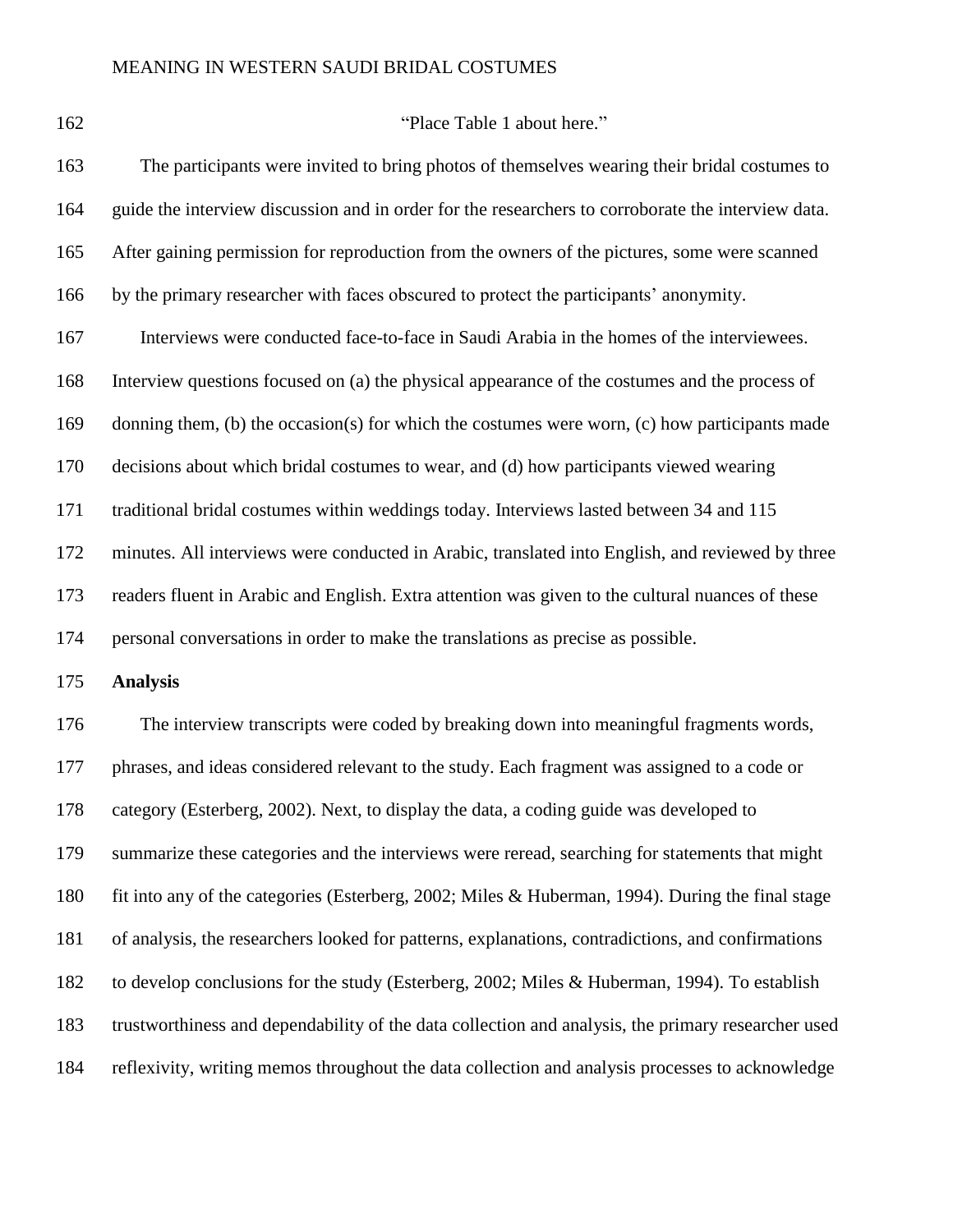| 185 | self-criticism and help foster reflection and interpretation of the data (Merriam & Tisdell, 2016). |
|-----|-----------------------------------------------------------------------------------------------------|
| 186 | Additionally, the researchers negotiated meanings during coding until agreement was reached.        |
| 187 | <b>Findings</b>                                                                                     |
| 188 | <b>Emergent Themes</b>                                                                              |
| 189 | Our findings revealed that interviewees' weddings were deeply rooted in traditional                 |
| 190 | customs and shown through the bridal costumes. Specifically, four key themes emerged relating       |
| 191 | to the significance and meaning of these costumes: (a) Physical appearance and process of           |
| 192 | wearing them, (b) Meanings and beliefs assigned to the costumes' components, (c) Appropriate        |
| 193 | occasions for which the costumes could be worn, and (d) Motivations negotiated within families.     |
| 194 | Physical appearance and process of wearing the traditional costumes. Participants                   |
| 195 | recognized the uniqueness of Saudi traditional costumes' designs and their rich historical          |
| 196 | context. Participant 11 explained, "the traditional bridal costumes reminds me of the old days."    |
| 197 | While not knowing the exact meaning of the costume, Participant 1 stated, "My belief is that its'   |
| 198 | connected to our roots and history, which bring back happy memories." Participant 2B indicated,     |
| 199 | Since my mother was from Hadramawt and we lived in Saudi Arabia I wanted to strike a                |
| 200 | balance between these two backgrounds. Thus, I started off with wearing the hathiri                 |
| 201 | costume and ended the party with wearing the Hijazi, Saudi Arabian costume; I saved the             |
| 202 | best for last.                                                                                      |
| 203 | She went on to explain a bit of the costume's history, stating, "We just saw our grandparents and   |
| 204 | parents wear it and did the same. Many of the <i>medini</i> costumes are influenced by the Ottoman  |
| 205 | Empire when these costumes were associated with the high status and the elite."                     |
| 206 | Participants described their costumes' components, such as design, color, material, and             |
| 207 | decorations, as well as the complicated and time-consuming process of correctly donning the         |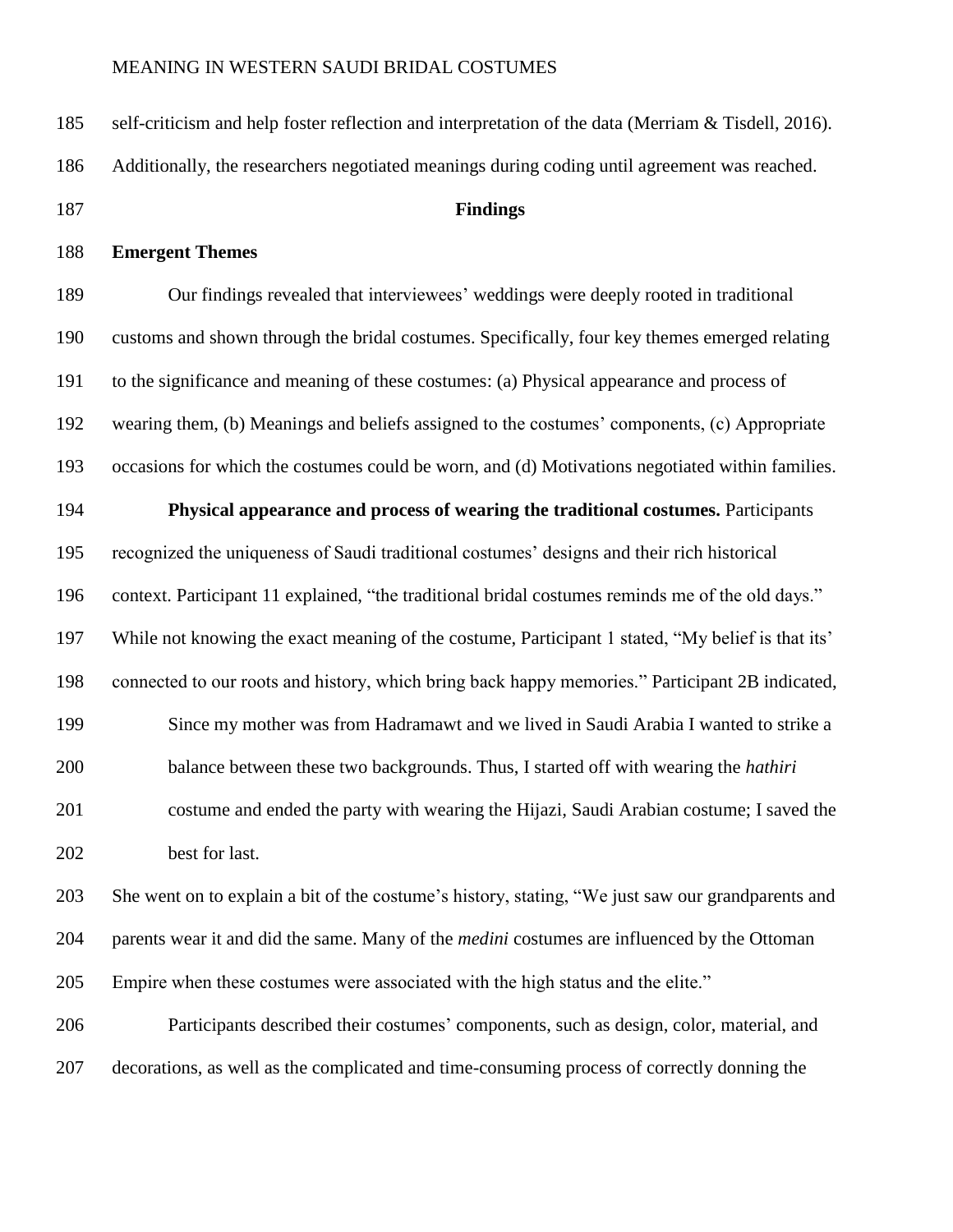| 208 | bridal costumes. Participant 4 explained, "It needs someone who had the knowledge and training    |
|-----|---------------------------------------------------------------------------------------------------|
| 209 | with the process of dressing in traditional bridal costumes. From my experience, I found it to be |
| 210 | a difficult process and couldn't have done it alone." Another participant, 3c, described al-      |
| 211 | medini, which she wore at her Ghomrah:                                                            |
| 212 | It was a challenge to put it on with so many pieces. A dress on top with lots of                  |
| 213 | embroidery, pants underneath, vest, and a head cover that included a tiara with flowers           |
| 214 | that supported it. Above all these pieces, there was a long fabric which covered me from          |
| 215 | head to toe and that I held with my hands.                                                        |
| 216 | Participants were cognizant of not just the costumes' physical elements, but also the             |
| 217 | social rules that dictated how to wear them. Within the framework of symbolic interactionism,     |
| 218 | women are encouraged to use the shared meanings of the dress to present their desired identities  |
| 219 | and prepare themselves in culturally prescribed ways (Goffman, 1959; Stone, 1962). As noted,      |
| 220 | symbolic interaction theory explains how meanings develop through interactions and become a       |
| 221 | common or shared perspective over a period of time within a given cultural context (Charon,       |
| 222 | 1998; Stone, 1962). As described to the primary researcher, the process of donning the            |
| 223 | traditional Saudi Arabian bridal costumes allowed for interaction between the women who           |
| 224 | helped prepare the bride for the event. These interactions may be symbolic of the brides'         |
| 225 | transitioning identities, which required the help of others to fully execute. These shared        |
| 226 | meanings were passed down from generation to generation through photos, stories, and              |
| 227 | experiences seeing older relatives in the family wear these costumes. One of the women who        |
| 228 | makes and rents bridal costumes explained the lengthy dressing process:                           |
| 229 | Typically, the process takes 30 minutes from beginning to end. When I dress the bride I           |
| 230 | try to create a pleasant environment. I ask my assistant to help entertain the bride to make      |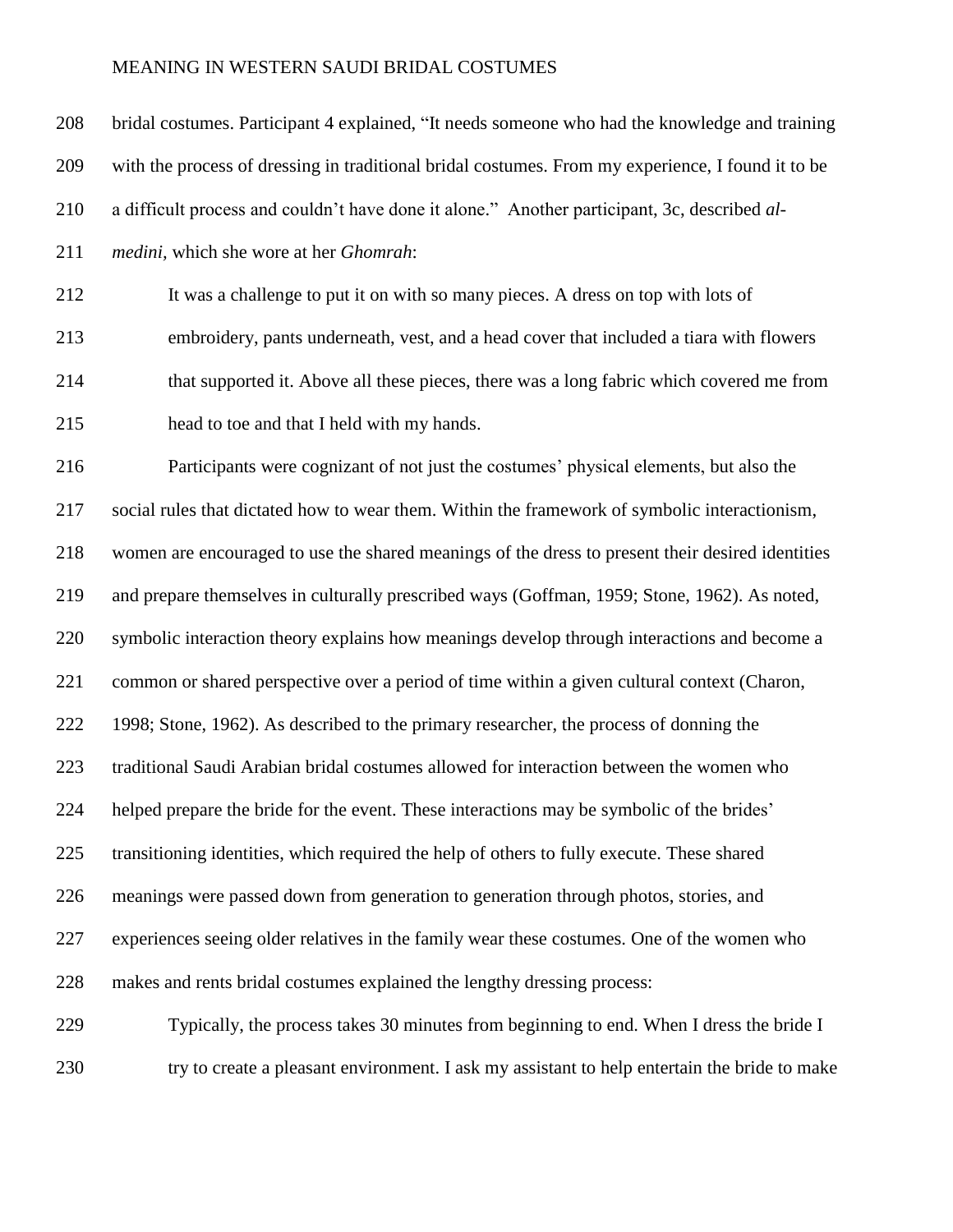her comfortable. We start with the undergarment, then the inner dress, the vest, then we let her sit on a chair while we prepare the head cover. Originally, the head cover piece was sewn on but I use bobby pins with pearls to attach it. Lastly, we apply the face cover…I specifically explain and teach the brides about the names and customs of each piece when dressing them. (Participant 14) From the interviews and photos, it was found that the appearance of the costumes through generations has changed only slightly, with differences in color, fabric, and embroidery materials

(see Figures 2). Silk was at one time exclusively used, but the use of polyester has made the

garments more affordable, lighter, and easier to wear. While some participants, such as

Participant 4, indicated these changes "were subtle and do not affect [the costume's] original

 form in significant ways. The overall look is the same," others were quite concerned regarding any changes. According to Participant 3b:

 The stupid change is decreasing their value. They use cheaper materials and you can see the difference…people would use real gold and diamonds but now they use gold plating and fake gemstones…They say they are changing, modifying, and renewing it. No, this is not a change; this is irreverence.

 Participant 11 concurred that changes would violate "the rules" of traditional bridal costumes: "to preserve them as they are and not try to change them or modify them, because their beauty is in their originality and inveterate tradition." The strong beliefs regarding the impropriety of change may be due to the valued symbolism of these costumes, possibly creating resistance to change. Belk's (1988) concepts of extended self and connection to the past can be used to explain the special connection some participants had with traditional bridal costumes, which they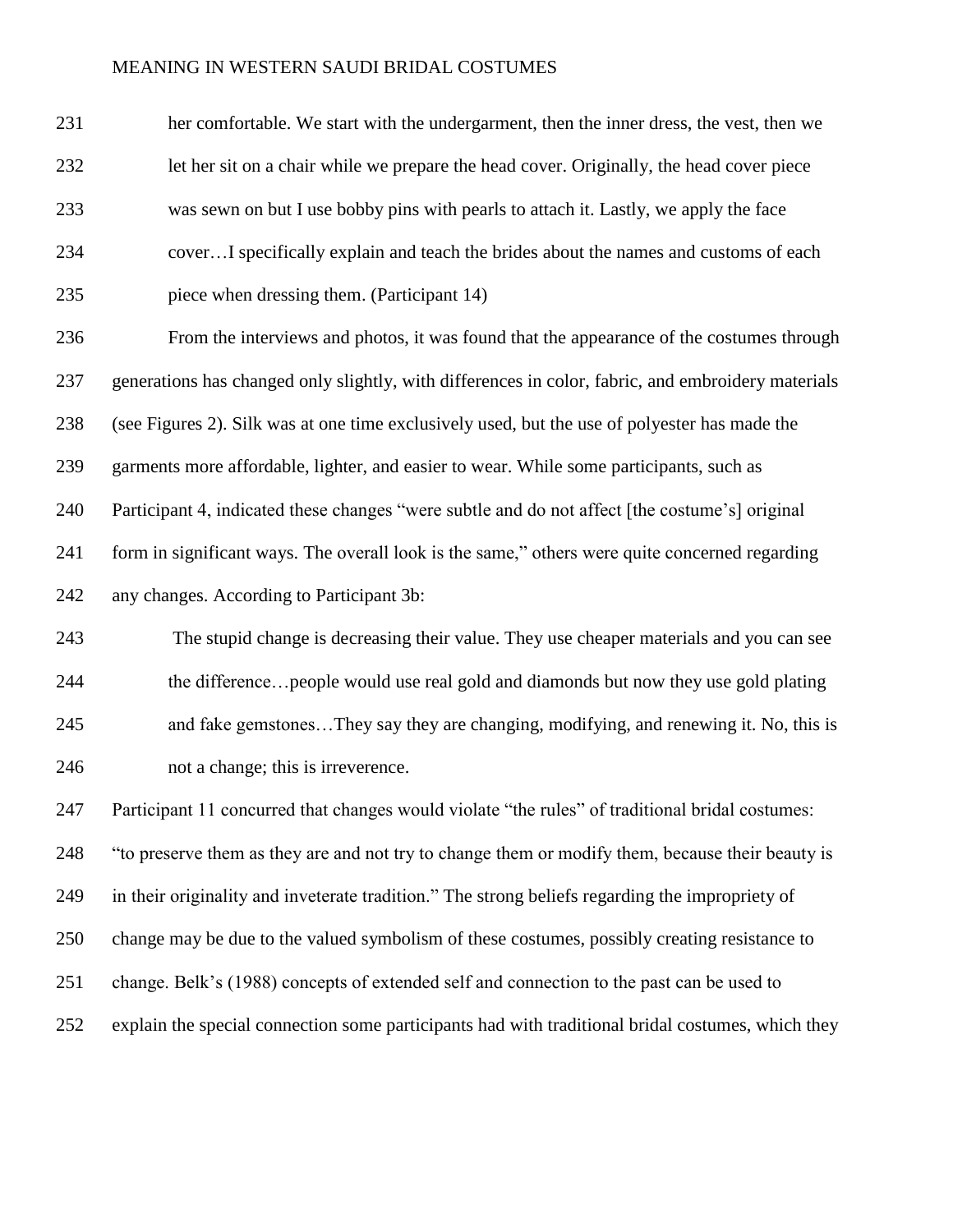| 253 | valued more than the modified costumes. People may relate possessions to their sense of the past    |
|-----|-----------------------------------------------------------------------------------------------------|
| 254 | to help them remember their pasts and enjoy the present (Belk, 1988).                               |
| 255 | "Place Figure 2 about here."                                                                        |
| 256 | Meanings and beliefs assigned to the costumes' components. Participants not only                    |
| 257 | identified the physical descriptions of bridal costumes' different components, but also the         |
| 258 | meanings and beliefs behind them. Meanings ranged from cultural significance, such as               |
| 259 | demonstrations of Islamic modesty and "the bride's shyness" (Participant 7), to emotions,           |
| 260 | beliefs, and social significance of what these costumes conveyed to others.                         |
| 261 | Within symbolic interaction theory, Goffman (1959) explained how people present                     |
| 262 | themselves through their appearance in ways that are socially accepted and expected. As             |
| 263 | previously discussed, Islam influences all of Saudi life (Long, 2005) and is part of the rich       |
| 264 | meanings associated with traditional bridal costumes. This explains why some pieces and aspects     |
| 265 | of the costumes (e.g., face cover and costume length) represented modesty or "shyness and           |
| 266 | purity" (Participant P6a), in accordance with religious beliefs: "I don't even like to look at the  |
| 267 | brides who wear the Western style that is revealing. Traditional bridal costumes are modest.        |
| 268 | They even cover the head, the face, and everything else" (Participant 13). Due to the private       |
| 269 | nature and gender segregated ceremony, the face veiling is not religiously prescribed, but rather a |
| 270 | function of cultural modesty and shyness, which some participants expressed a desire for:           |
| 271 | The traditional bridal costumes are modest, long sleeved, loose fitting, and have a head            |
| 272 | cover. The purpose of it is to instill shyness from a young age and conserve the women.             |
| 273 | Modesty has been called a part of the faith. Modest clothing is not only a symbol of                |
| 274 | shyness but is known to be associated with the high class worldwide. On the other hand,             |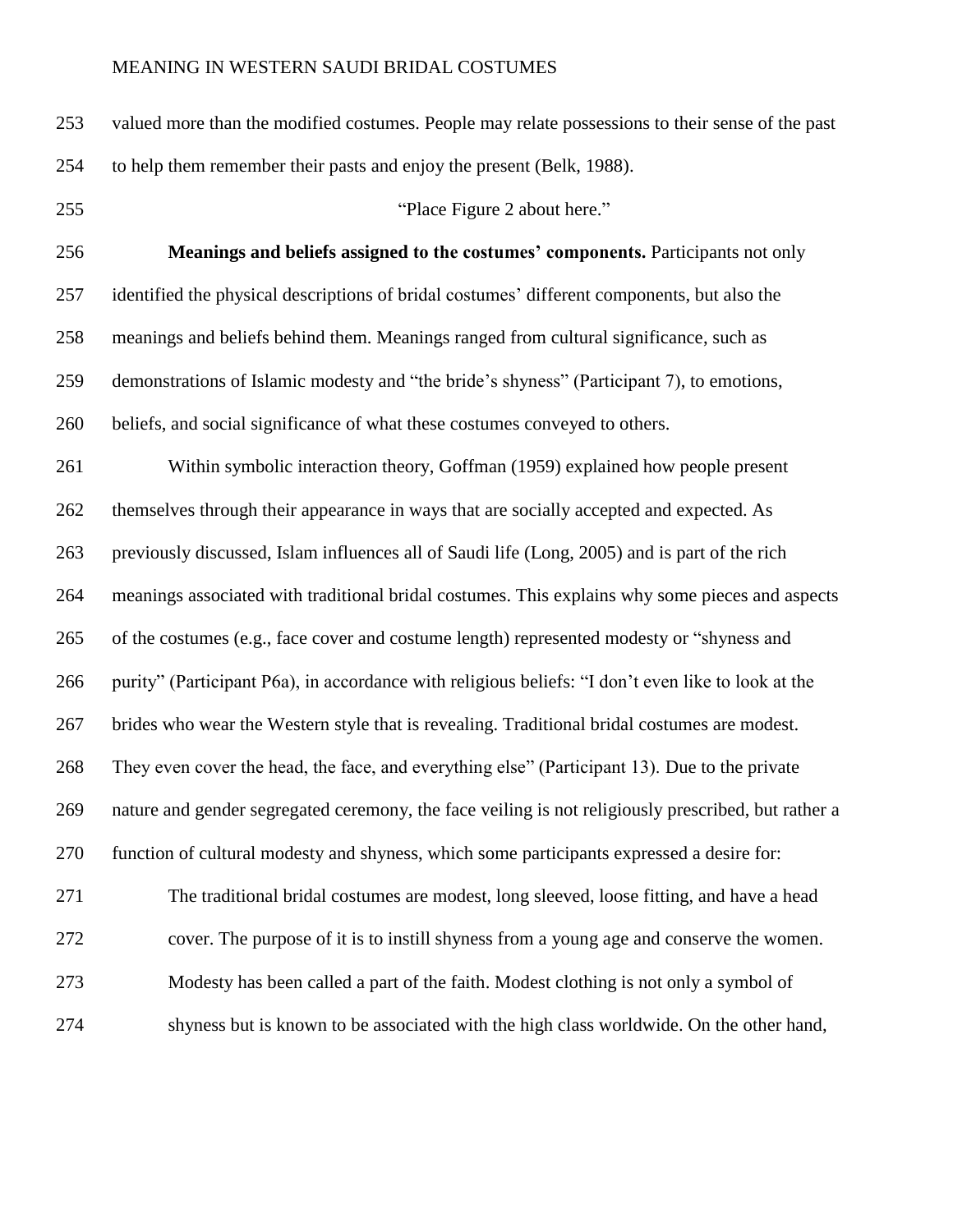revealing clothing is for trashy people. The more you reveal the lower down the class chain you get. (Participant 6c).

 An additional symbolism of the face cover that participants spoke of is "protection from the evil eye," (Participant 1), indicated by its embroidered phrase Mashallah (God has willed it). The costumes' various colors were also said to hold meaning; for example, pink represented "good luck" (Participant 3b) and "innocence and femininity" (Participant 12). The garland made of tiny green apples worn around the neck was thought to be "good luck" and to promote "fertility" (Participant 8b). Two other pieces with symbolic meanings were the tiara and stool procession, whose "splendor" (Participant 7) made the bride "feel like a queen" (Participant 1). Participant 12 explained the stool procession as a part of the actual bridal costume: "When the bride does the wedding procession in the traditional gown, there are two stools that she stands on with a bridesmaid on each side [one from her family and one from the groom's family] and for every step they bring the stool from behind for her to step forwards onto until she reaches her bridal throne." As discussed by Solomon (1983), individuals employ material symbols, such as dress, to assist them in determining their transitions into a new stage of life. This stool procession symbolizes the transition from her family's house to her new home: "the first [stool] should begin at her parent's house (the existing stool) and last one should end up at her husband's house (entering stool)," (Participant 5). With every step of the stool procession, the bride is reminded of her changing role from a single woman to a wife. According to Participant 7: The *Ghomrah* is not only a marriage celebration, it goes beyond this because it is a

 passage of ritual where a girl is transformed from a daughter living in her parent's home to a women becoming a wife and moving into her husband's home. Given this atmosphere, traditions are necessary because this is how traditions are carried on. A girl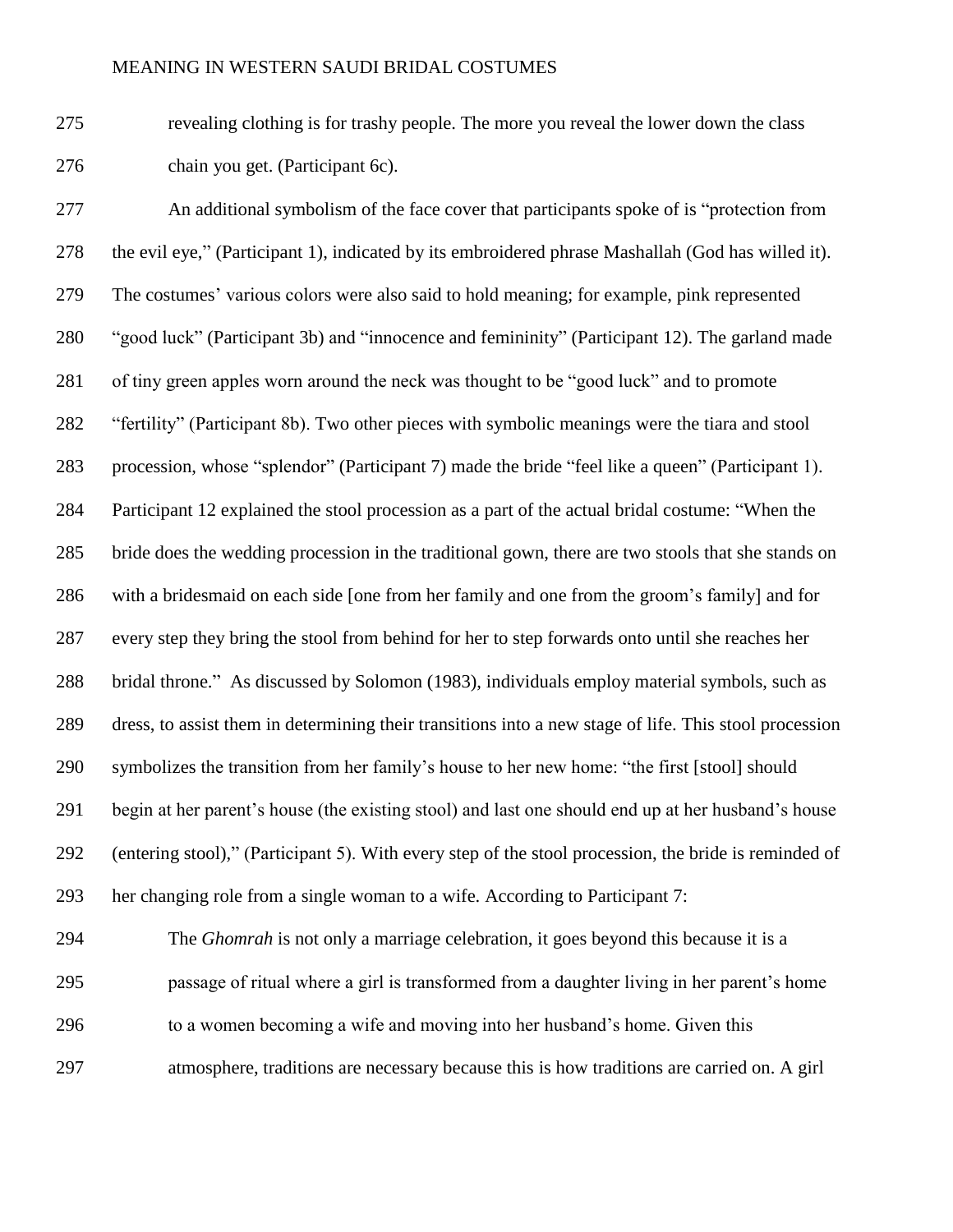learns the tradition by seeing what her mom wears and she later wears it. This way she learns how to be a bride.

 Another piece that held significant value was the padded pillow, or bib, which was made of layered satin and cotton fabric with gold jewelry attached to it (see Figure 3). This was considered unique to Hijaz by several participants and used to represent the bride's "social class" (Participant 15) and emphasize her "feminine physique" (Participant 12). Typically, the more jewelry and gold on the padded bib, the higher a bride's social class.

 Moreover, participants recognized the ephemeral aspects of the bridal costume as essential. For example, the *ghomrah* celebration "used to be called henna party" (Participant 13) "to beautify the bride and to show happiness" (Participant 17b). Before applying henna on the bride's hand and legs there were special bathing rituals that included a mixture of "exotic flowers such as *medini* flower pedals and purple *rehan* (basil) that were dried, ground, and mixed with rose water then applied on the bride's body like a body wash. Afterwards, the bride smells beautiful and body feels smooth" (Participant 14). The *medini* and *rehan* flowers were used in the *Al-medini* costume "to make a flower garland sewn on the bib and in the back of the tiara to support it, which give off a pleasant smell to the bride" (Participant 15).

 In characterizing the meaning and symbolism behind the pieces of the bridal costume, participants also spoke of the benefits when wearing them, such as concealing the bride's beauty via the face covering until the face is exposed on the wedding day, and the emotions felt while wearing the costumes. Participant 17c shared her positive feelings when she wore the costumes: "I feel so proud and unique and like I'm floating on air." Participant explained:

 I had a wonderful indescribable feeling like I lived in the old time. Even though I was not that shy, when I dress *al-medini*, I felt I was shy and acted like as if I was a bride living in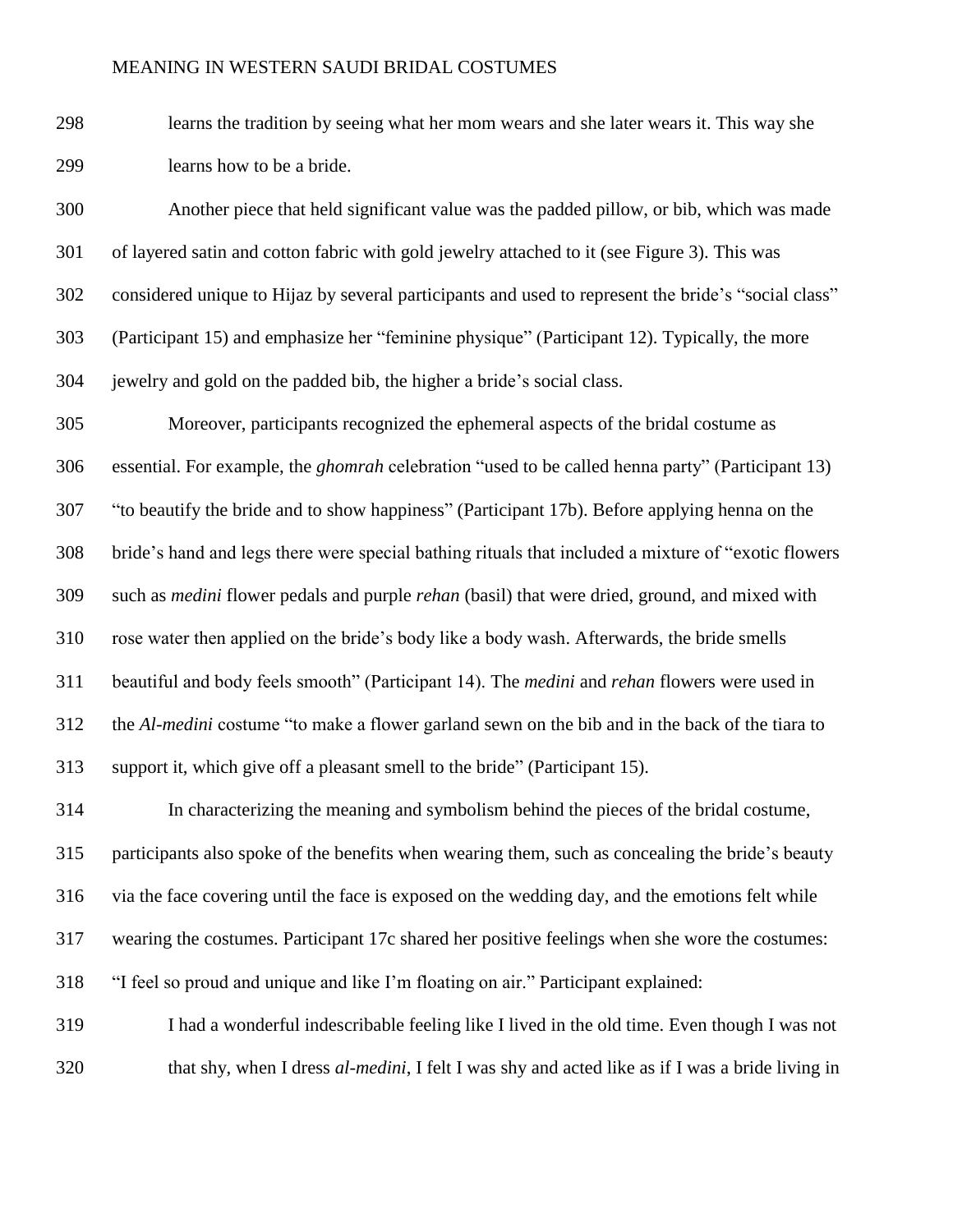| 321 | my mother's time. I think these are not just traditional bridal costumes. They are                  |
|-----|-----------------------------------------------------------------------------------------------------|
| 322 | connected feelings. It is weird but they do influence how a bride feels and acts like as if         |
| 323 | they were alive. (Participant 11)                                                                   |
| 324 | All participants emphasized the meaning of concealing the bride's beauty at the <i>Ghomrah</i>      |
| 325 | party until the wedding day: "precious things are always covered, just like the bride" (Participant |
| 326 | 17c). This enabled a bride to appear "surprisingly beautiful" (Participant 13) on her wedding       |
| 327 | day: "Al-medini covers the bride completely like a gift-wrapped surprise until the wedding day      |
| 328 | and highlights her beauty" (Participant 16).                                                        |
| 329 | Regardless of the meanings, some participants stated that while not knowing specific                |
| 330 | significance, they held strong convictions about who could wear the bridal costumes and to          |
| 331 | which occasions they could be worn. This may be explained through their past experiences with       |
| 332 | the costumes, viewing older relatives and friends marrying and how these memories of the bridal     |
| 333 | traditional have become part of their identities (see Belk, 1988).                                  |
| 334 | "Place Figure 3 about here."                                                                        |
| 335 | Appropriate alternative occasions for wearing bridal costumes. As participants                      |
| 336 | described the different occasions, they discussed the shared meanings and when and where bridal     |
| 337 | costumes could be worn in the past and today. As noted in the literature review, traditional Hijazi |
| 338 | wedding celebrations last several days, and each day had its own specific traditional bridal        |
| 339 | costume (Iskandarani, 2006). In the past, there were rules and specially assigned costumes for      |
| 340 | each day of the "seven-day marriage celebrations" (Participant 2b). Today, however, these rules     |
| 341 | are more flexible. Thus, the costumes could be worn for major celebrations outside of weddings      |
| 342 | by the guest of honor, whose role is in transition. Solomon (1983) explained how dress can be       |
| 343 | used to support role changes and accelerate this transition. For example, a celebration called      |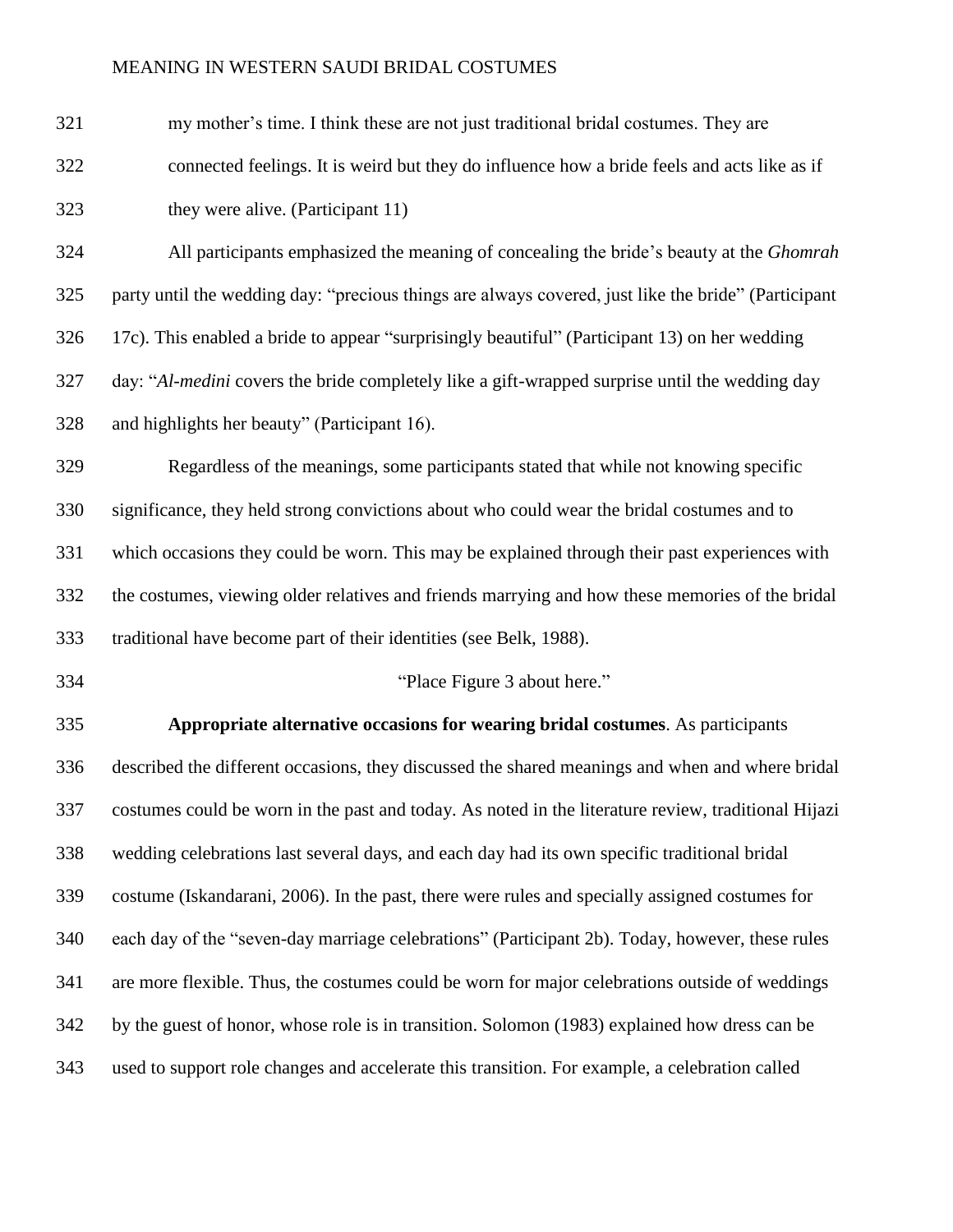*Saabe* (arrival of a new baby), a graduation party, and post-wedding events are all occasions when some of these costumes may be worn in the present day. At all of these events, participants experienced a degree of identity construction and used one of their traditional bridal costumes to help them perform their new role (Goffman 1959; Solomon, 1983). Despite some flexibility in their use, Participant 4 explained that the shared meanings and significance of wearing these costumes for specific events must still be respected: "The traditional costume holds certain rules and expectations with it. It can't be worn by just anyone and to any event." Further, Participant 8b said the traditional costumes would "lose [their] meaning" if they are not worn at times to which people are "accustomed." Because all participants valued the importance of wearing these traditional costumes, some participants felt that modern flexibility allows those who did not wear traditional costumes for their wedding celebrations to have another opportunity to experience wearing them. Originally *al-zabun* (see Figure 4) should be worn on *Sabha* (the day after the wedding). Today, it has been worn on different occasions because not everyone celebrates *Sabha*, the bride and groom go straight to the honeymoon… People still wear different bridal costumes but not for the same things (participant 12). However, some participants believed that traditional costumes should only be worn for wedding celebrations: "Other than the wedding celebrations, I think it would be too much to wear it because it is meant to be only for the bride" (Participant 17b). Perhaps these feelings stem from beliefs that because bridal costumes symbolize the transition to the new role of wife, they should be restricted to wedding celebrations. For example, the traditional costumes "which are known to be for brides can only be worn at the *Ghomrah*," according to Participant 6c.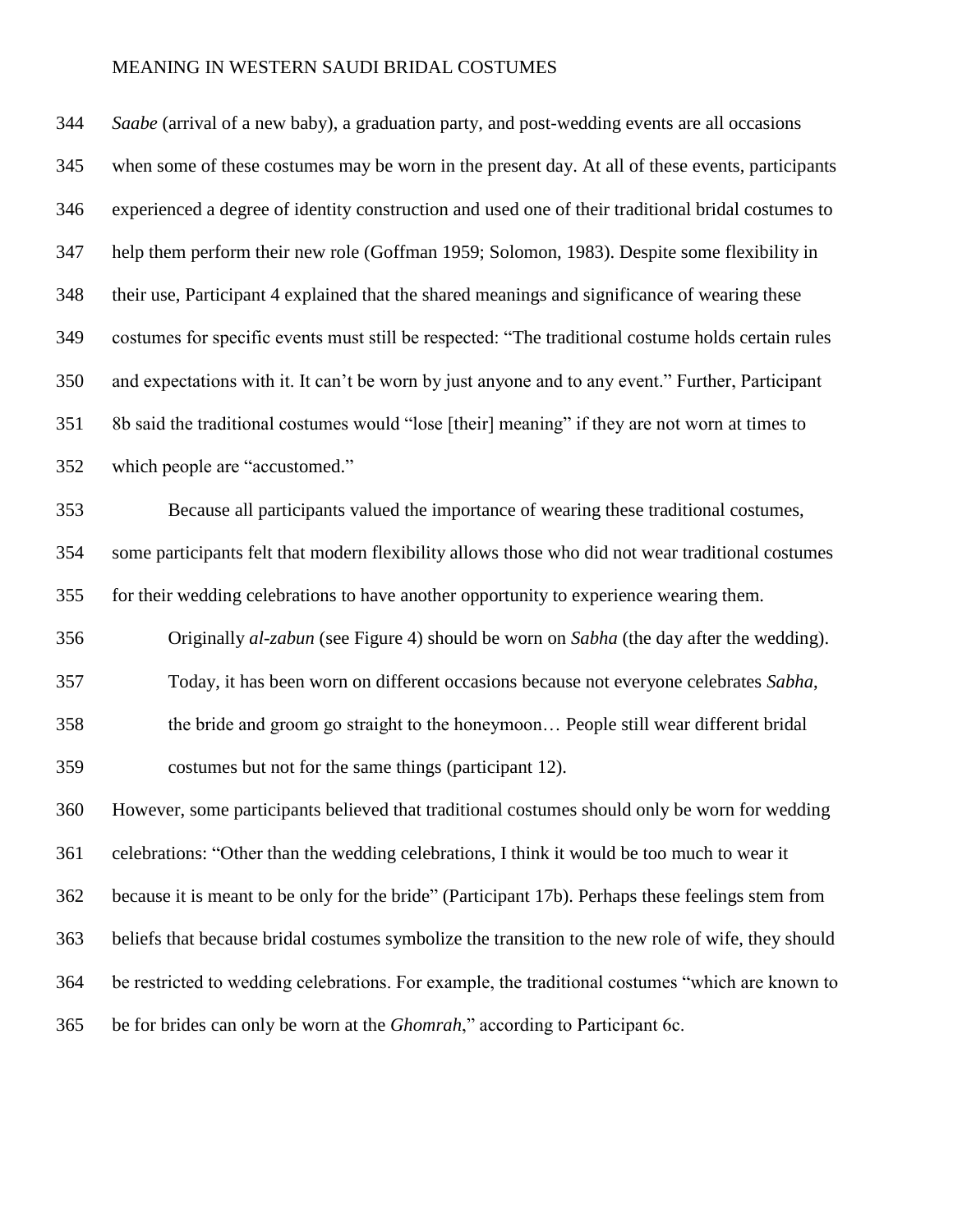| 366 | Lastly, some participants viewed the traditional costumes as "fancy enough" to be an             |
|-----|--------------------------------------------------------------------------------------------------|
| 367 | alternative to the white Western wedding gown (Participant 7b) that has grown in popularity in   |
| 368 | Saudi Arabia, as both a symbol of marriage and to convey "feelings of happiness" (Participant    |
| 369 | 5). According to Eicher and Ling (2005), different cultures assign different meaning to their    |
| 370 | wedding dresses and costumes which help rites of passage. For some participants, these           |
| 371 | meanings are strong enough to overcome Western influences.                                       |
| 372 | "Place Figure 4 about here."                                                                     |
| 373 | Motivation negotiated within families. Participants revealed that shared meanings                |
| 374 | regarding bridal costumes were passed down through intergenerational rituals. Daughters learned  |
| 375 | from their mothers that these costumes represented transitioning from girls to women. Eicher and |
| 376 | Ling (2005) explained how community and family socialization helps form culturally shared        |
| 377 | traditions. The repetition of wedding celebrations from generation to generation and the social  |
| 378 | interactions between generations construct the shared meanings that are assigned to costumes     |
| 379 | (see Blumer, 1969). Participant 1 shared the first time she saw the traditional bridal costume,  |
| 380 | Was when I was five years old I saw a photo of my mother and grandmother. My mother              |
| 381 | responded, "when you get married you will wear a dress like this"when I wore it I felt           |
| 382 | my mom and grandmother's joy; living in the olden days.                                          |
| 383 | Participants expressed excitement to wear the costumes after seeing and hearing about other      |
| 384 | family members wearing them, emphasizing the specialness of the costumes and traditions,         |
| 385 | which increased the value of the marriage celebrations for participants. Participant 8c stated,  |
| 386 | My grandmother has a treasure box that you need to see. When we were kids we dreamed             |
| 387 | of "reaching the treasure box." The treasure box has traditional silver and gold jewelry         |
| 388 | and multiple bridal costumes that we were not allowed to try on until we got engaged             |
|     |                                                                                                  |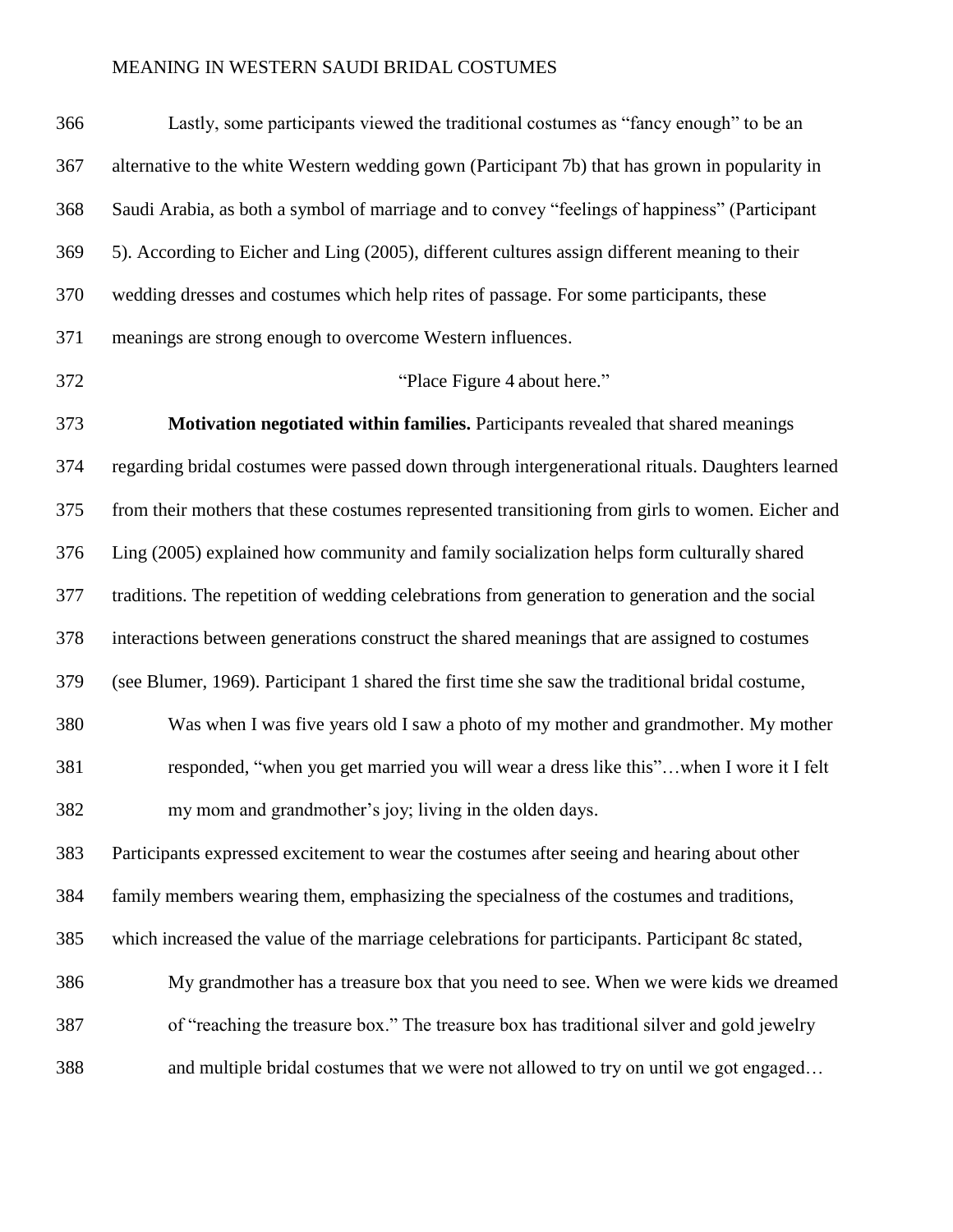From the day I got engaged, I decided that I wanted a *Ghomrah*. I even went to my grandmother and told her that the time has come that I wear something from your treasure box like my relatives.

 As mentioned in the literature review, weddings in Saudi Arabia are representative of the entire family, not just the bride-to-be (Tawfiq & Ogle, 2013). Thus, participants spoke of the expensive cost of the costumes demonstrating "high class" or families' wealth, "prestige," and "class." Participant 3b stated, "*Al-medini* was a must. It's something everyone wore and those who didn't were considered lower class." Another participant expressed that "its distinctive shape… made me feel like royalty and walk with [my] head held up high" (Participant 4). Many of the participants viewed the bridal costumes as part of a larger heritage, so that wearing them fulfilled a tradition in which women became a part of a regional "dynasty" (Participant 8c). Participant 8b described the traditional bridal costume in this context:

[It] represents genuineness, brings about nostalgia, and [is] redolent of history… if we do

not preserve our traditional costumes we will lose our identity. In my opinion these

costumes show that the person is an authentic, sincere, and noble person; it shows how

 much the person is proud and attached to their tradition. It is like a tree without roots that will soon die. We have to be proud of our tradition. Some Saudi people are proud of their roots while others are denying their roots and are embarrassed about [them]. People who do not wear their traditional costumes are detached from their roots.

 Several participants regarded the Western-style dresses for the bride as "lost and brainwashed by the Western fashion and are missing out on a lot. The genuine people never forget their tradition and they preserve and appreciate its value" (Participant 16).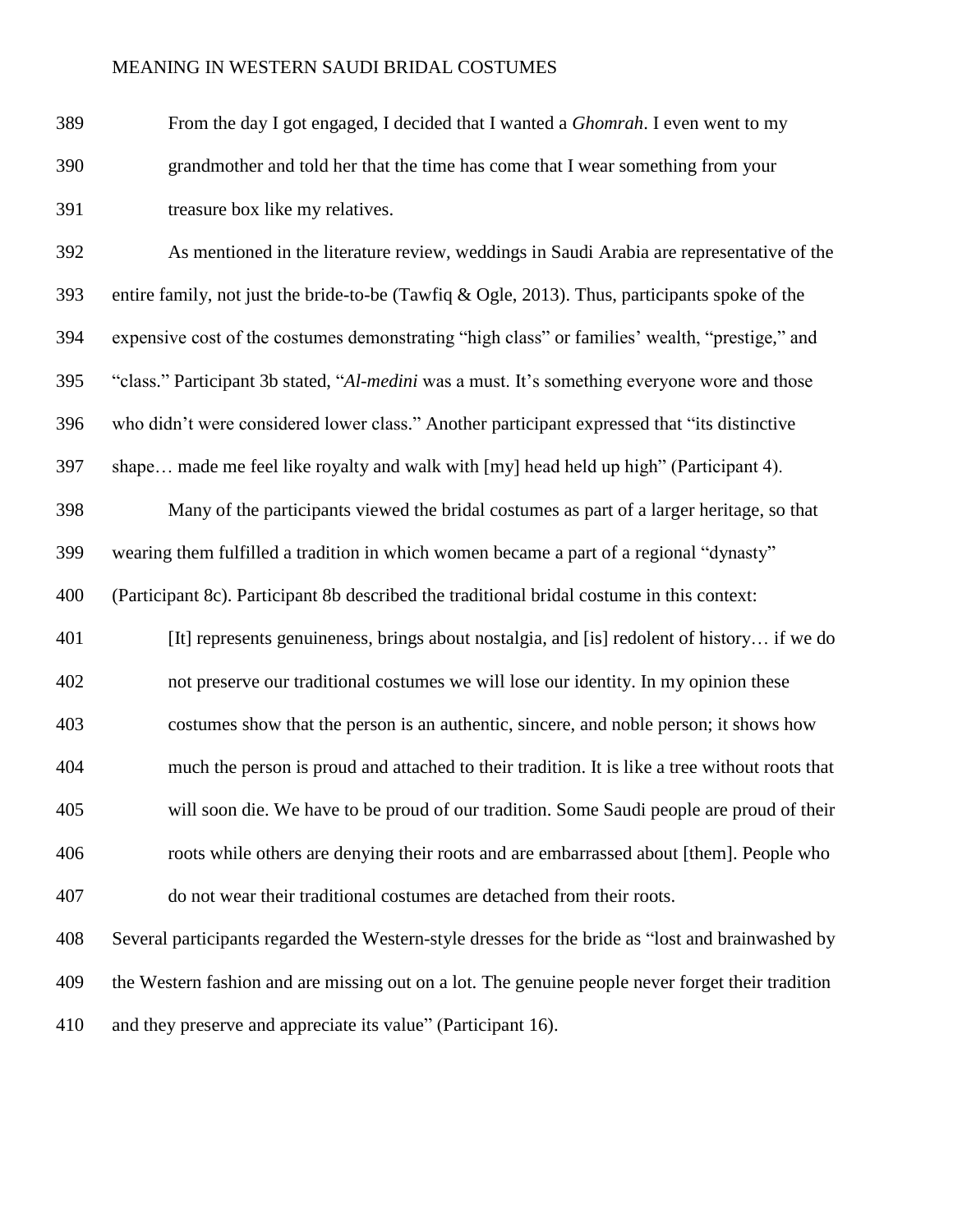| 411 | The family's encouragement became an integral part of how these women shaped their                |
|-----|---------------------------------------------------------------------------------------------------|
| 412 | views in deciding to wear traditional costumes. For families who owned the bridal costumes,       |
| 413 | following their wearing of Hijazi costumes, many of the participants shared the traditional       |
| 414 | wedding customs with multiple generations of family and friends. All participants asserted the    |
| 415 | importance of "keeping [these traditional costumes] from vanishing" (Participant 16) by passing   |
| 416 | them down through the generations. Participant 11 stated, "Each mother plays a major role in      |
| 417 | communicating the information about these traditional bridal costumes to their daughters and      |
| 418 | making them look beautiful in their eyes as our mothers did with us." Participant 17b added "the  |
| 419 | mother has to convince her daughter to wear it and the daughter has to pass it along to her       |
| 420 | daughter, so it is passed down from generation to generation."                                    |
| 421 | Not all participants, however, viewed these costumes positively. The middle -aged                 |
| 422 | women interviewed, in particular, expressed negative feelings associated with the traditional     |
| 423 | costumes, for example, Participant 12 stated:                                                     |
| 424 | On the day of <i>Ghomrah</i> , my mother advised me to wear the traditional bridal dress but I    |
| 425 | refused because I was young and looking for something modern. Also, the traditional               |
| 426 | dress had a funny camel's hump [referring to the fabric train piece that attached to the          |
| 427 | tiara and covers the bride from head to toes]. My mother in law objected to the idea and          |
| 428 | was upset about me not wearing the traditional <i>al-medini</i> as it represents the entire clan. |
| 429 | A millennial woman shared this perspective, viewing the traditional costumes as outdated:         |
| 430 | As a young girl from the new generation, I do not see anything special about it. However,         |
| 431 | parents and grandparents see it as special and unique and they feel so happy and proud            |
| 432 | when they see their daughters wear it. Therefore, I wore it for my mom's sake. I'm not            |
| 433 | really interested in it. It's so heavy. I spent an hour or two to put it on, and then another     |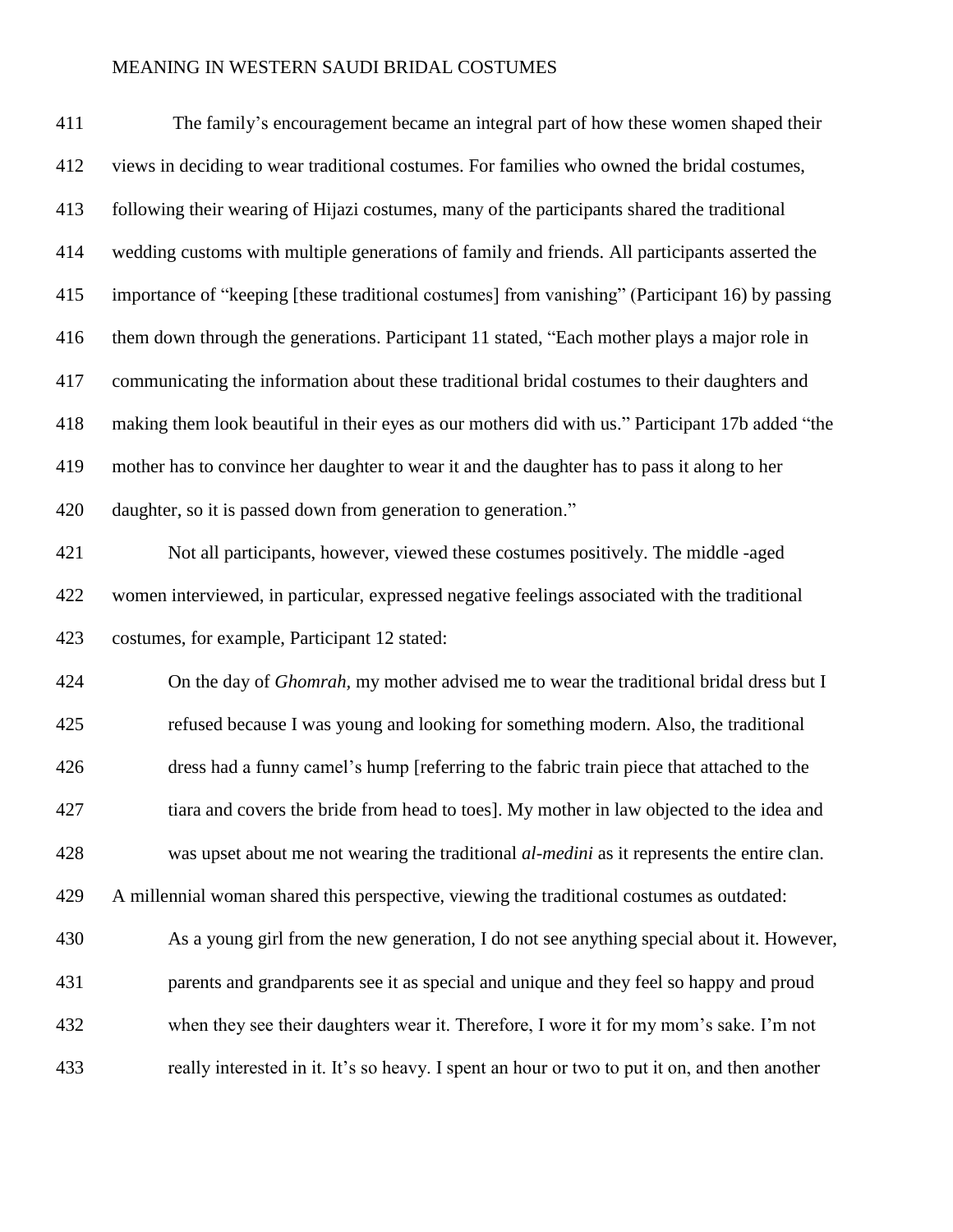hour or two to take it off. It feels as though you have 100 pounds on your head and it's very itchy, yet it was a once in a lifetime experience. It looks beautiful but it doesn't feel comfortable. (Participant 3c)

 Some participants had to negotiate between multiple influences (what they wanted, what their family wanted, and cultural norms) that may have been contradictory, sometimes making them feel torn between opposing influences. Many of the participants discussed the way in which throughout their life, from childhood to present day, family members shared memories and their "treasure boxes" (Participant 8c) of bridal memorabilia, and felt influenced to wear the traditional costumes. Through the use of the "looking-glass self" or social interactions with older family members, participants dressed in traditional costume, in part, to fulfill familial obligations and expectations (see Cooley, 1902; Al-Munajjed, 1997). The use of the costumes helped reinforce the transmission of the bridal costume tradition through and between generations. Interestingly, the older and the younger women interviewed, were most favourable of the traditional costumes. Our findings revealed that the beliefs and symbolism about these traditional Hijazi bridal costumes were communicated between and within generations. Preservation of traditional bridal costumes allowed brides to connect to their heritage, adding valuable memories to the costumes that became a part of themselves and their memories of their wedding (see Belk, 1988). The Hijazi bridal costumes have deep historical roots in Saudi Arabian culture, which continues to play a significant role in today's marriage rituals.

#### **Discussion and Conclusions**

 Our findings are consistent with and extend prior work suggesting that traditional bridal dress has different cultural meanings representative of familial ties and womanhood, which are rooted within the context of place and time (Baldizzone & Baldizzone, 2001; Barber, 1994;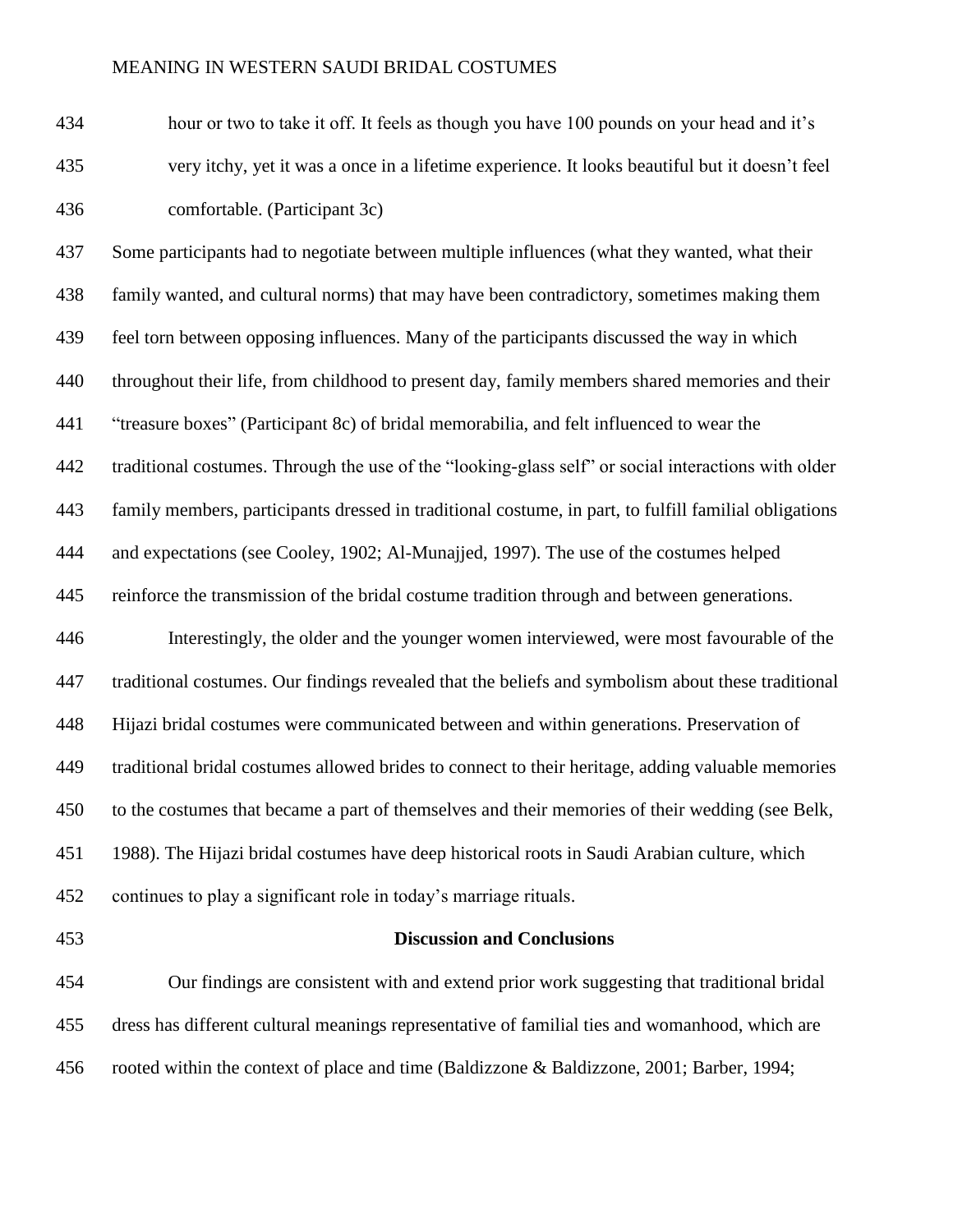Becker, 2003; Foster & Johnson, 2003; Johnson, 2003; Kochuyt, 2012). Our study added to the understanding of how traditional costumes are used to construct new identities through the meanings associated with these costumes, which help accelerate transitions between roles (see Solomon, 1983). These shared meanings are learned by younger generations from their elders. The use of these traditional costumes for wedding celebrations, as described by older family members, influenced and confirmed the younger generation decisions and helped them learn the roles of bride and newlywed. Our findings provided insight to understand existing theory within the context of role transitions as a symbolic interactionism perspective. Solomon (1983) explained how dress can be used to aid in role transitions, particularly, in significant rites of passage like marriage (Belk, 1988). Symbolism inherent in the traditional wedding costumes affirmed the participants' separation from their parents and transition into a new life.

 Participants compared the past and present of traditional bridal costumes with regards to appropriate occasions for wearing them, the physical look of them, and the traditions related to them. All of the participants sought to maintain the physical look of these costumes and allowed only minor modifications, such as fabric type and embroidery permissible. Many participants considered larger changes and modifications of these costumes as violation of the traditional rule. However, most participants were flexible as to other occasions for which the costumes could be worn. Maintaining the physical look of the costumes was similar to the findings of Hughes, Torntore, and Ogle (2015). In their work, Black Forest, Germany participants maintained Trachten traditional dress to help keep their culture alive and express their cultural identity, but allowed for some changes related to contemporary life. Originally, in Saudi Arabian culture, the meanings assigned to the costumes were only wedding-related. The participants expressed the importance of experiencing these traditional costumes. Today, different meanings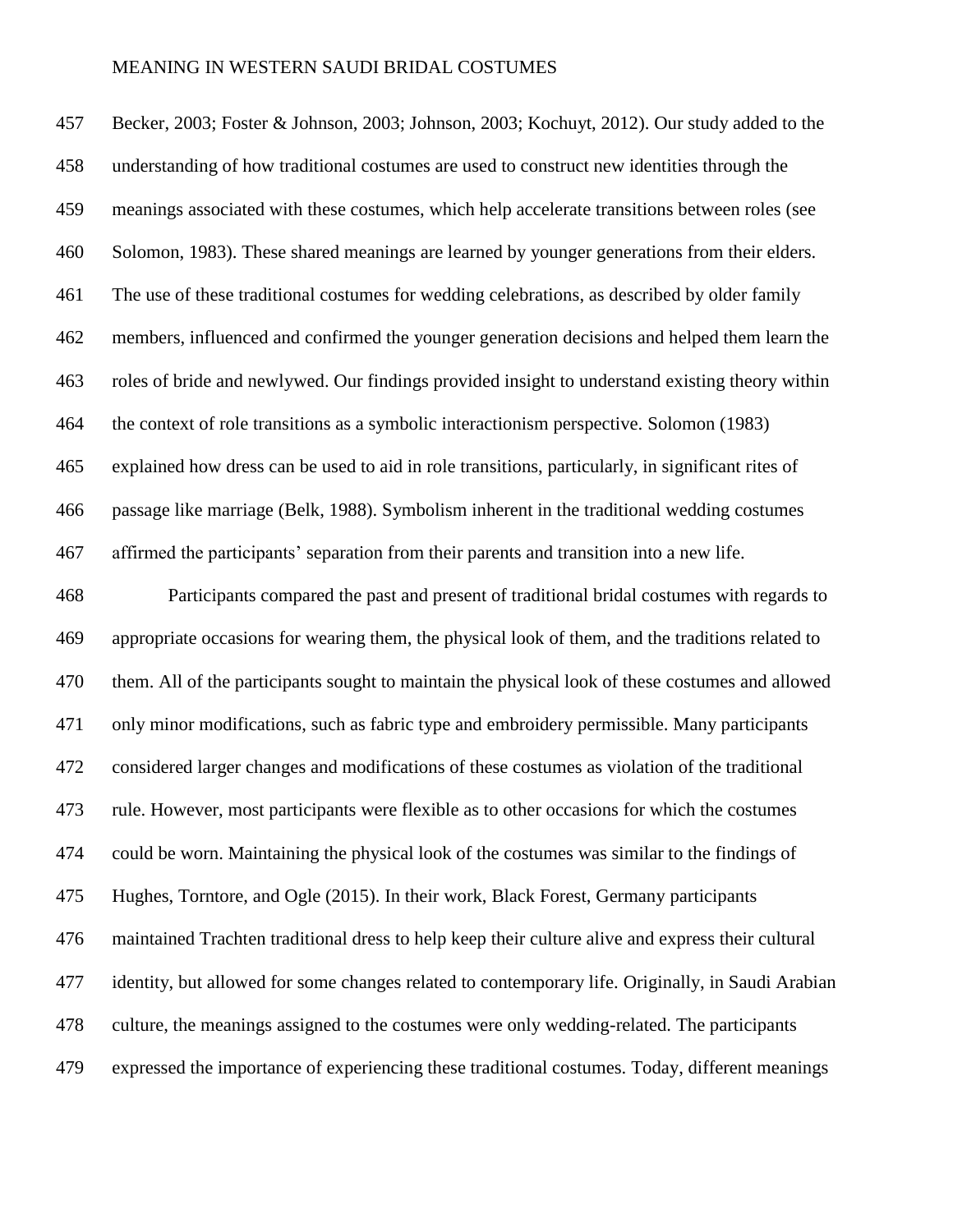have been added however, such as extravagance and happiness, allowing participants to create a new, shared meanings that enable women to wear these costumes at occasions other than their traditional marriage celebrations. Translating the culturally shared meanings of the costumes supplements women's performances in significant, transitioning roles at other occasions (Goffman, 1959; Solomon, 1983). Not all participants revered traditional costumes because they were thought of as uncomfortable and outdated, but they still underwent some level of negotiation with feedback when deciding whether or not to wear them. The feedback participants received from older family members influenced their choices to wear traditional costumes regardless of the brides' positive or negative feelings about the costumes (see Stone, 1962). Limitations for this study include the translation process from Arabic to English. Despite having multiple, fluent readers who reviewed the translations, some of the richness of the data may have been lost. While the multiple generations interviewed allowed for an understanding of diverse perspectives, interviewing younger women may have provided opinions of those exposed to more options and influences through globalization. Therefore, future research focused on the millennial generation views of traditional bridal costumes should be conducted. In addition, future researchers could explore cultural wedding dress of other regions within Saudi Arabia. Furthermore, the scope could be broadened to include other cultures, such as Morocco, which has rules associated with their traditional wedding dress and practices that are comparable to Saudi Arabia. A cross-cultural comparison of the meanings and practices associated with traditional wedding dress through generations would help researchers to better understand their significance. More research on traditional bridal costumes for immigrants who

live outside of their native-born country, similar to Kochuyt (2012), to see if and how traditional

costumes' values and meanings change, would also be beneficial.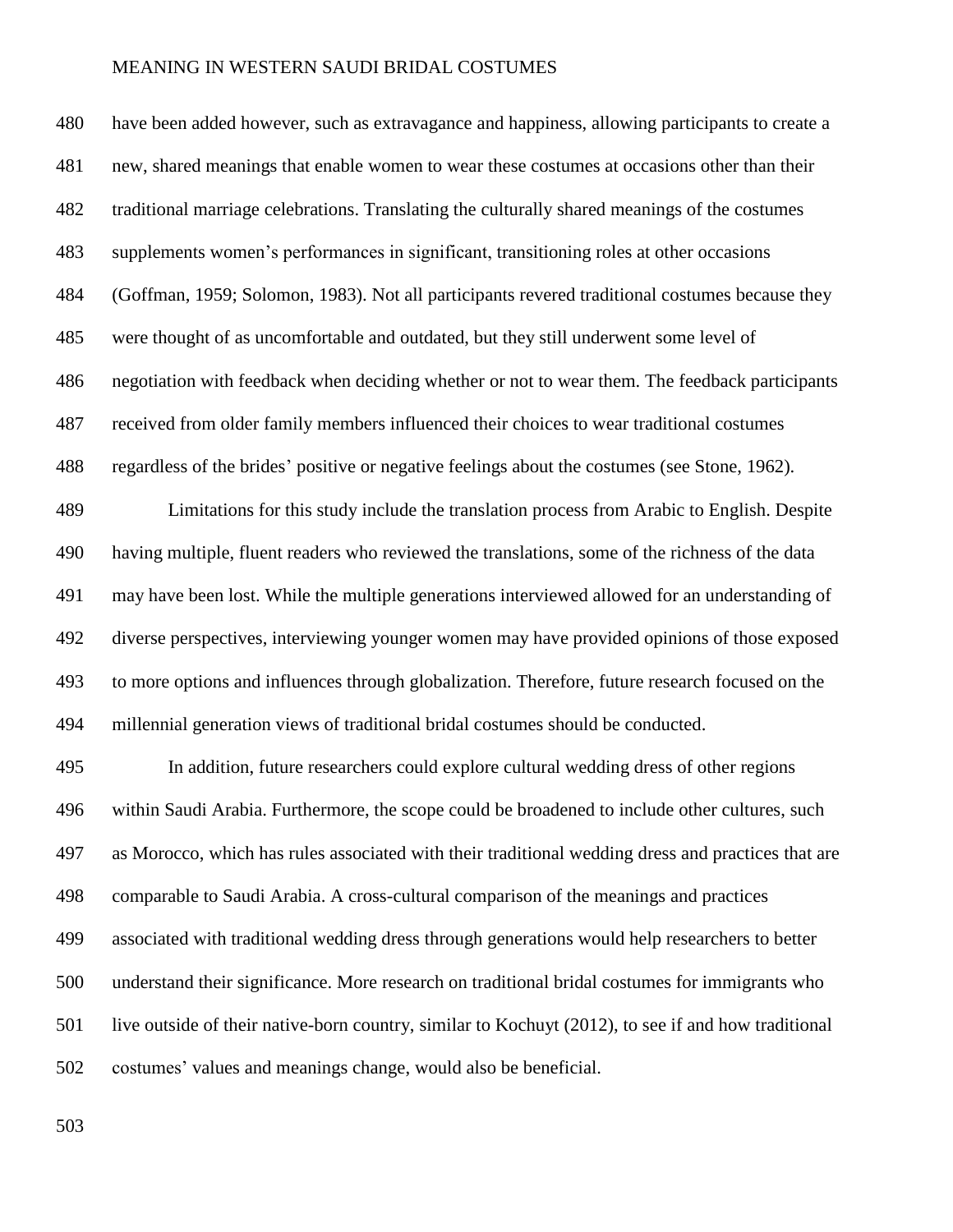| 504 | <b>References</b>                                                                                  |
|-----|----------------------------------------------------------------------------------------------------|
| 505 | Al-Jeraisy, K. A. (2008). Consumer behavior: An analytic study of Saudi family purchases           |
| 506 | decisions (3rd ed.). Riyadh, Saudi Arabia: King Fahad National Library.                            |
| 507 | Al-Munajjed, M. (1997). Women in Saudi Arabia today. New York, NY: St. Martin's Press.             |
| 508 | Baldizzone, T., & Baldizzone, G. (2001). Wedding ceremonies: Ethnic symbols, costume, and          |
| 509 | rituals. (D. R. Howell, Trans). Paris, France: Flammarion.                                         |
| 510 | Barber, E. W. (1994). On the antiquity of east European bridal clothing. <i>Dress</i> , 21, 17-29. |
| 511 | Barnes, R., & Eicher, J.B. (1992). Introduction. In R. Barnes & J.B. Eicher (Eds.), Dress and      |
| 512 | gender: Making and meaning in cultural contexts (pp. 1-7). Oxford, England: Berg.                  |
| 513 | Becker, C. (2003). Gender, identity and Moroccan wedding: The adornment of the ait khabbash        |
| 514 | Berber bride and groom. In H. B. Foster, D. C. Johnson (Eds.), Wedding dress across                |
| 515 | cultures (pp. 105-121). Oxford, England: Berg.                                                     |
| 516 | Belk, R. (1988). Possessions and the extended self. Journal of Consumer Research, 15, 139-168.     |
| 517 | Bin Manie, S. A. (1985). Quality of marriage: Role of importance, competence, and satisfaction in  |
| 518 | Saudi Arabia as represented by a sample of Saudi students and their wives in the United            |
| 519 | States (Unpublished doctoral dissertation). University of California, Los Angeles.                 |
| 520 | Blumer, H. (1969). Symbolic interactionism: Perspective and method. Englewood Cliffs, NJ:          |
| 521 | Prentice-Hall.                                                                                     |
| 522 | Cooley, C. (1902). Human nature and the social order. New York, NY: Charles Scribner's Sons.       |
| 523 | Disele, P.L.P., Tyler, D., & Power, J. (2011). Conserving and sustaining culture through           |
| 524 | traditional dress. Journal of Social Development in Africa, 26(1), 1012-1080.                      |
| 525 | Doumato, E. A. (2010). Saudi Arabia. Freedom House. Retrieved from                                 |
| 526 | http://www.freedomhouse.org/sites/default/files/inline_images/Saudi%20Arabia.pdf                   |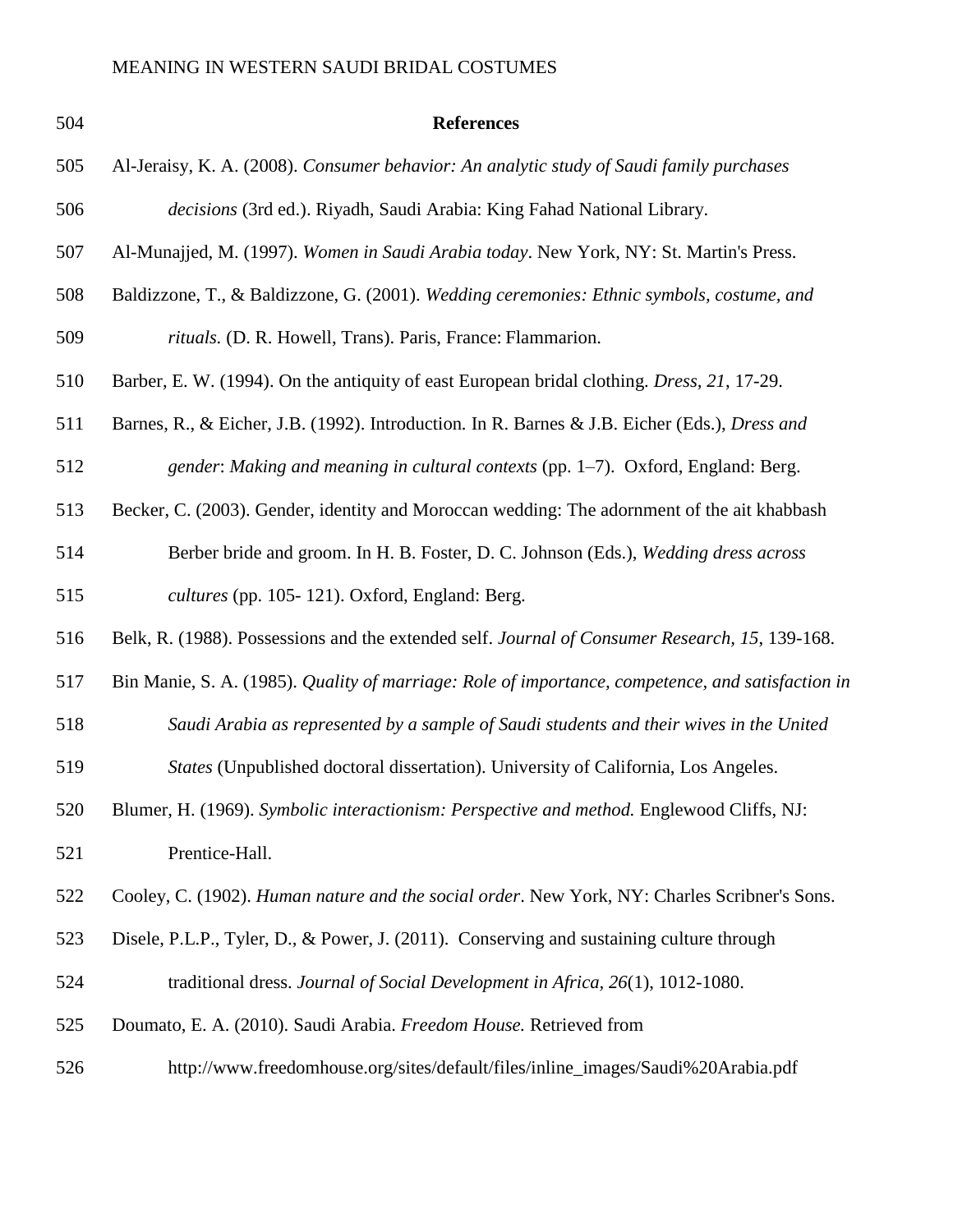- Eicher, J. B., & Ling, L. (2005). *Mother, daughter, sister, bride: Rituals of womanhood*. Washington, D.C.: National Geographic.
- Eicher, J., & Sumberg, B. (1995). World fashion, ethnic, and national dress. In J. Eicher (Ed.), *Dress and ethnicity: Change across space and time* (pp. 295- 305). Oxford, England:
- 
- Berg.
- Esterberg, K. G. (2002). *Qualitative methods in social research*. New York: McGraw Hill.
- Foster, H. B., & Johnson, D. C. (2003). Introduction*.* In H. B. Foster, D. C. Johnson (Eds.), *Wedding dress across cultures* (pp. 1-4). Oxford, England: Berg.
- Goffman, E. (1959). *The presentation of self in everyday life.* Garden City, NY: Doubleday
- Anchor Books.
- Hughes, A., Torntore, S., & Ogle, J. P. (2015). Persistence and change in the Black Forest ethnic dress tradition. *International Journal of Fashion and Costume*, 15(1), 1-18.
- *for clothes Traditional* [المالبس التقليدية ومالبس العروس في المدينة المنورة .(2006) .B ,Iskandarani

*women and bridal dresses in Medina*]. Jeddah, Saudi Arabia: Khwarezm.

- Johnson, D. C. (2003). Pragmatism and Enigmas: the Panetar and Gharcholu saris in
- Gujarati weddings. In H. B. Foster, D. C. Johnson (Eds.), *Wedding dress across*
- *cultures* (pp. 85- 92). Oxford, England: Berg.
- Kochuyt, T. (2012). Making money, marking identities: The Moroccan wedding business in Brussels. *Journal of Ethnic and Migration Studies, 38*(10), 1625-1641
- Long, D. E. (2005). *Culture and customs of Saudi Arabia.* Westport, CT.: Greenwood Press.
- Merriam, S. B., & Tisdell, E. J. (2016). *Qualitative research: A Guide to design and*
- 548 *implementation* (4<sup>th</sup> ed.). San Francisco, CA: Jossey-Bass.
- 549 Miles, M., & Huberman, M. (1994). *Qualitative data analysis* (2<sup>nd</sup> ed.). New York, NY: Sage.